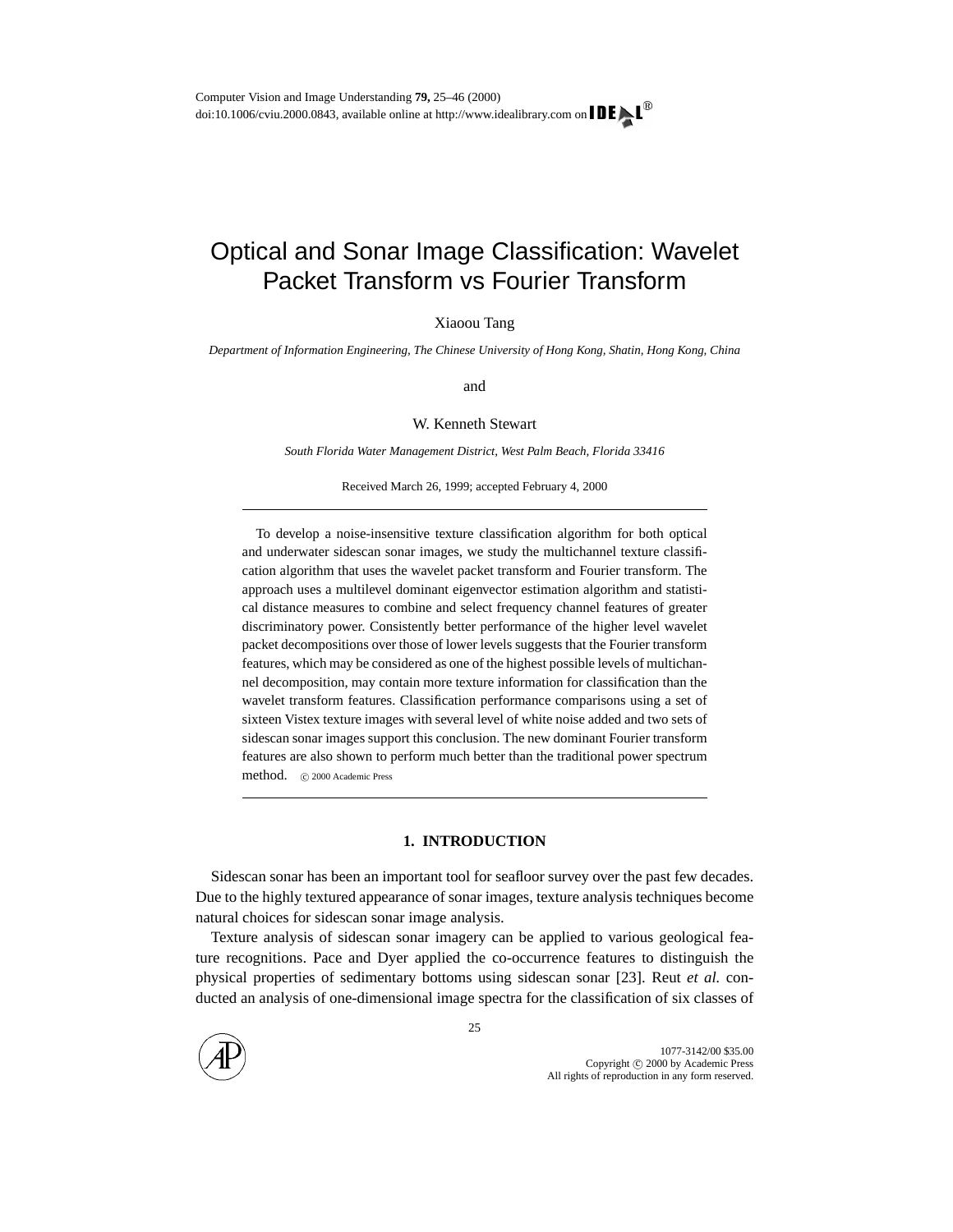homogeneous sediment type, including mud, clay, sand, gravel, cobbles, and boulders [26]. Pace and Gao continued this work and developed an alternative approach by extracting 1-D spectral features from sidescan data [24]. Reed and Hussong reported an application of the co-occurrence features to the classification of submarine lava flows, as well as the segmentation of lithified and nonlithified sedimentary formations [25]. Stewart *et al.* applied a neural network classifier to several traditional statistical texture features for the classification of terrain types of seafloor [27].

In this paper, we use two sidescan sonar data sets for texture classification experiments. They are the Arctic under-ice canopy data and the seafloor data. The first dataset is a sidescan sonar survey of an Arctic under-ice canopy. As the geophysical and economic importance of the polar seas becomes more widely recognized, the need for intensive study of these regions becomes more apparent. The underwater sidescan sonar imagery offers a unique perspective on the morphology of the under side of the ice, which is important to the study of frictional coupling between the ice cover and water and to research on the scattering of low-frequency acoustic energy by an ice canopy in an underwater communication channel.

Since thermal processes tend to level out rough elements much more slowly on the underice surface than on the top, the under-ice canopy tends to preserve many more features for the analysis of ice floe, ridge, and crack formation than the upper surface. Figure 1 shows a sidescan sonar image where ice cracks and ridges are clearly shown. This image is part



**FIG. 1.** Sidescan sonar image of an Arctic under-ice canopy.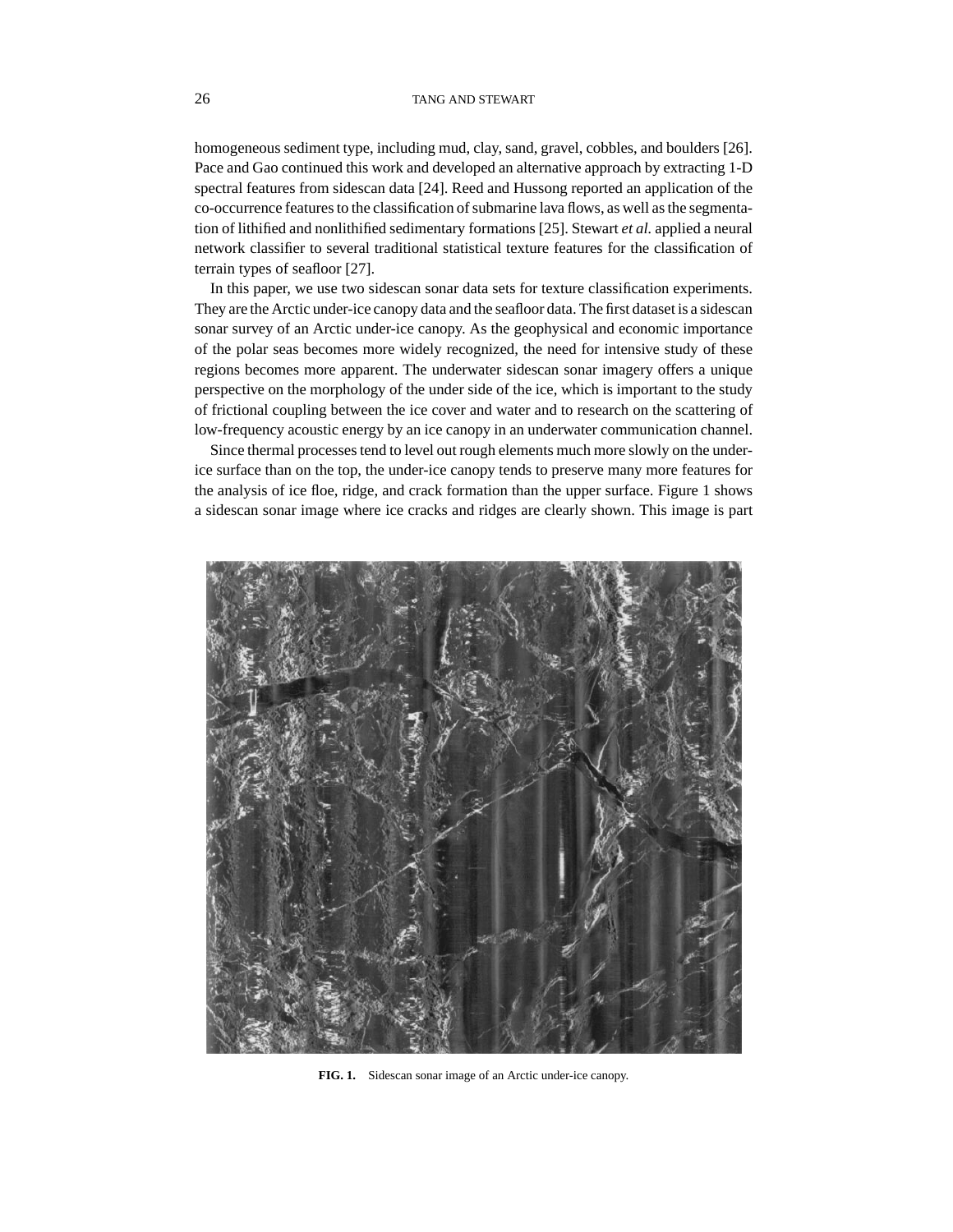of a novel set of sidescan sonar imagery of the Arctic under-ice canopy, obtained by an upward-looking sidescan sonar aboard a navy submarine. Using navigation data, several tracks of sonar data are mosaiced together to form the image. In this work, we study the classification of three types of ice textures in the image: first-year young ice (thin ice); multiyear undeformed ice (thick ice); and multiyear deformed ice (ice ridge and crack).

The second dataset is a sidescan sonar survey of the seafloor of a midocean ridge area. The region is characterized by hydrothermal venting and black smokers, geologic structures that vent extremely hot water and dissolved particulates from the seabed into the water column. In particular, our classification experiment focuses on three distinct geoacoustic provinces within the general area: a flat sediment pond, a lightly sedimented, constant-slope ridge flank, and an axial-valley segment.

Most research on texture analysis of sonar images use traditional statistical texture features directly. Recent development of the more efficient multichannel texture features has not been considered. Since sonar images tend to be noisier than optical images, we focus on the multichannel texture analysis approach, which is less sensitive to noise. Especially, we study methods using wavelet packet transformations and eventually arrive at a more straightforward method of feature extraction from the texture Fourier power spectrum, which is shown to be more efficient for both optical and sonar texture images.

Advances in wavelet theory [4, 7, 18–20] provide a good framework for multichannel texture analysis. The texture research community has devoted considerable effort to wavelet applications in texture analysis. An early study of a wavelet transform for texture analysis was described by Mallat [18]. Later, Henke-Reed and Cheng [12] applied a wavelet transform to texture images, using the energy ratios between frequency channels as features. Gabor filters have been used to extract texture features by Bigun *et al.* [2], du Buf *et al.* [8], and Jain *et al.* [13]. Chang and Kuo [3] developed a tree-structured wavelet transform algorithm for texture classification, which is similar to the wavelet-packet best-basis-selection algorithm of Coifman and Wickerhauser [4]. Laine and Fan [15] used both the standard wavelet and the wavelet-packet energy measures directly as texture features in their texture classification work.

These researchers have demonstrated that the wavelet transform is a valuable tool for texture analysis. However, a common problem with these approaches is that they are direct applications of existing wavelet processing algorithms, which were originally developed for signal representation or compression instead of signal classification. To fully utilize the power of a wavelet-packet transform, techniques tailored for extracting features of greater discriminatory ability must be considered. In this paper we demonstrate the use of the multilevel dominant eigenvector estimation algorithm and statistical distance measures to combine and select frequency-channel features that give improved classification performance.

Since the Fourier transform can be considered as one of the highest possible levels of multichannel decomposition, it is reasonable to apply the same feature selection algorithm to the Fourier transform spectrum. Just as the ideal tool for nonstationary signal analysis is a wavelet transform, the ideal tool for stationary signal analysis is a Fourier transform. Because texture signals are mostly stationary, we suspect that the Fourier transform features may generate better results.

In this study, we also compare the new Fourier features with the traditional power spectrum method (PSM), first studied by Bajcsy [1], Weszka *et al.* [31], and Jernigan *et al.* [14]. Historically, the texture classification performance of the PSM has been ranked fairly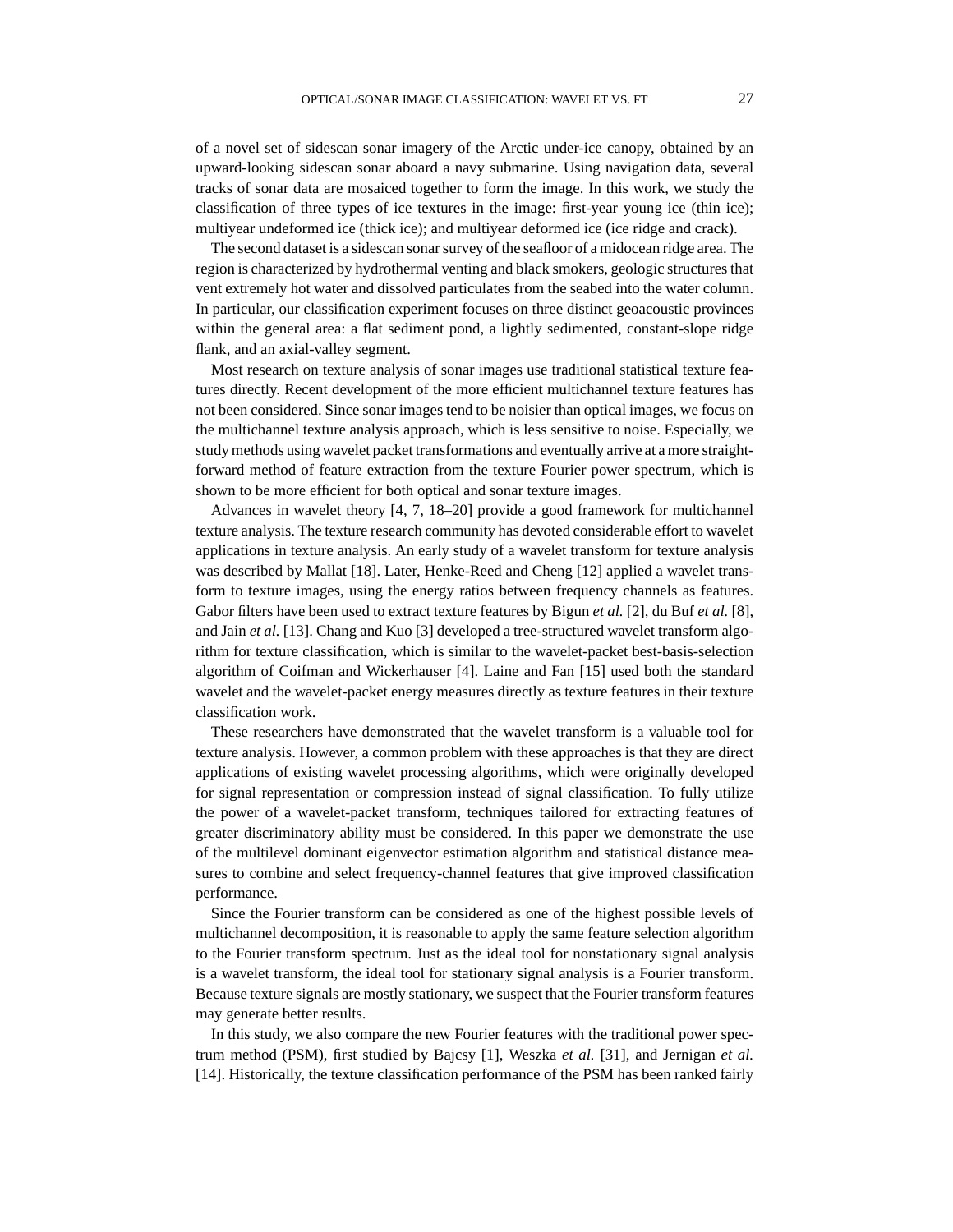low among most texture analysis techniques [5, 31], resulting in limited application of this approach. Criticism of the PSM have been of the Fourier transform rather than of the way that texture features are computed from the power spectrum [31]. In this paper, we show that by using appropriate feature extraction algorithms, the discriminatory power of the Fourier transform features can be significantly improved.

Section 2 of this paper describes the texture feature extraction techniques, including the computation of wavelet features, the Fourier transform features, and the traditional PSM features. The texture classification experimental results on optical and sonar texture images are presented in Section 3. We summarize the conclusions in Section 4.

## **2. TEXTURE FEATURE EXTRACTION**

## *2.1. Wavelet and Wavelet-Packet Transforms*

For simplicity, a one-dimensional discrete signal  $f(k)$  of length  $n = 2^{n_0}$ , where  $n_0$  is an integer, is used for discussion in this section. The standard wavelet transform can be thought of as a smooth partition of the signal frequency axis. First, a lowpass filter  $h(m)$ and a highpass filter  $g(m)$ , both of length  $M$ , are used to decompose the signal into two subbands, which are then downsampled by a factor of 2. Let *H* and *G* be the convolutiondownsampling operators defined as

$$
Hf(k) = \sum_{m=0}^{M-1} h(m)f(2k+m),
$$
 (1)

$$
Gf(k) = \sum_{m=0}^{M-1} g(m)f(2k+m).
$$
 (2)

*H* and *G* are called perfect reconstruction quadrature mirror filters (QMFs) if they satisfy the orthogonality conditions

$$
HG^* = GH^* = 0,\t\t(3)
$$

$$
H^*H + G^*G = I,\tag{4}
$$

where  $H^*$  and  $G^*$  are the adjoint (i.e., upsampling-anticonvolution) operators of  $H$  and  $G$ , respectively, and *I* is the identity operator.

This filtering and downsampling process is applied iteratively to the low-frequency subbands. At each level of the process, the high-frequency subband is preserved. When the process reaches the highest decomposition level, both the low- and high-frequency bands are kept. If the maximum processing level is  $L$ , the discrete wavelet coefficients of signal  $f(k)$ are then  $\{Gf, GHf, GH^2f, \ldots, GH^Lf, H^{L+1}f\}$  with the same length *n* as the original signal. Because of the orthogonality conditions of *H* and *G*, each level of transformation can be considered as a decomposition of the vector space into two mutually orthogonal subspaces. Let  $V_{0,0}$  denote the original vector space  $R^n$ , and  $V_{1,0}$  and  $V_{1,1}$  be the mutually orthogonal subspaces generated by applying  $H$  and  $G$  to  $V_{0,0}$ . Then, the *l*th level of decomposition can be written as

$$
V_{l,0} = V_{l+1,0} \oplus V_{l+1,1}, \tag{5}
$$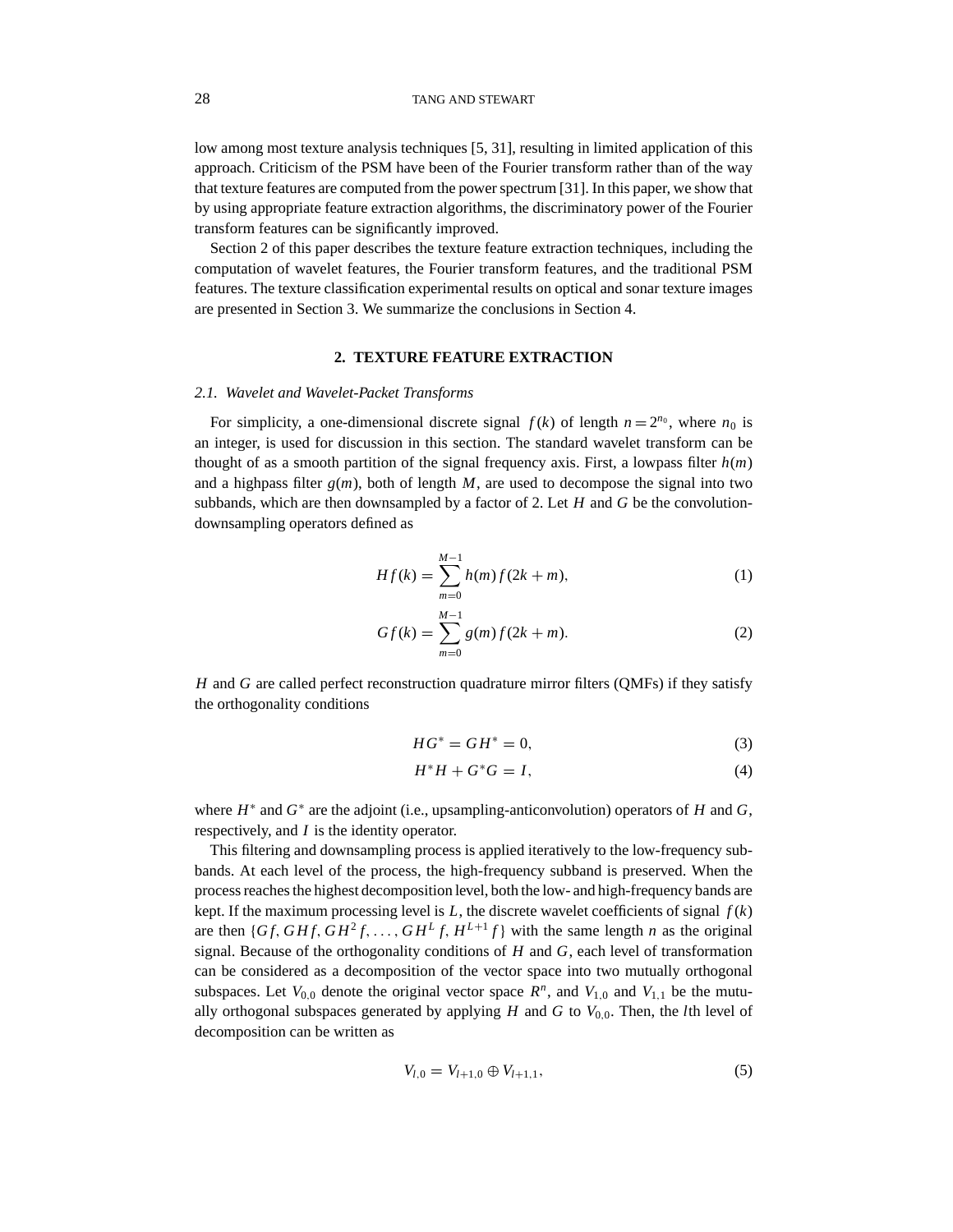

**FIG. 2.** Standard wavelet transform binary tree.

for  $l = 0, 1, \ldots, L$ . Figure 2 shows such a decomposition process. Each subspace  $V_{l,b}$ with *b* = 0 or 1 is spanned by  $2^{n_0-1}$  wavelet basis vectors  $\{\psi_{l,b,c}\}_{c=0}^{2^{n_0-1}-1}$ , which can be derived from *H*, *G*, and their adjoint operators. From the above iterative filtering operations, we can see that the wavelet transform partitions the frequency axis finely toward the lower frequency region. This is appropriate for a smooth signal containing primarily low-frequency energy but not necessarily so for other more general types of signals, such as textures.

A more generalized form of the standard wavelet transform is the wavelet packet transform, which decomposes both the high- and low-frequency bands at each iteration. As with the wavelet transform, two subbands, *H f* and *G f* , are generated at the first level of decomposition. However, the second-level process generates four subbands,  $H^2f$ ,  $GHf$ ,  $HGf$ , and  $G^2 f$ , instead of two bands,  $H^2 f$  and  $GHf$ , as in the wavelet transform. If the process is repeated *L* times, *Ln* wavelet packet coefficients are obtained. In orthogonal subspace representation, the *l*th level of decomposition is

$$
V_{l,b} = V_{l+1,2b} \oplus V_{l+1,2b+1}, \tag{6}
$$

where  $l = 0, 1, \ldots, L$  is the level index and  $b = 0, \ldots, 2^l - 1$  is the channel block index in each level. Figure 3 illustrates the wavelet packet decomposition of the original vector



**FIG. 3.** Wavelet packet transform binary tree.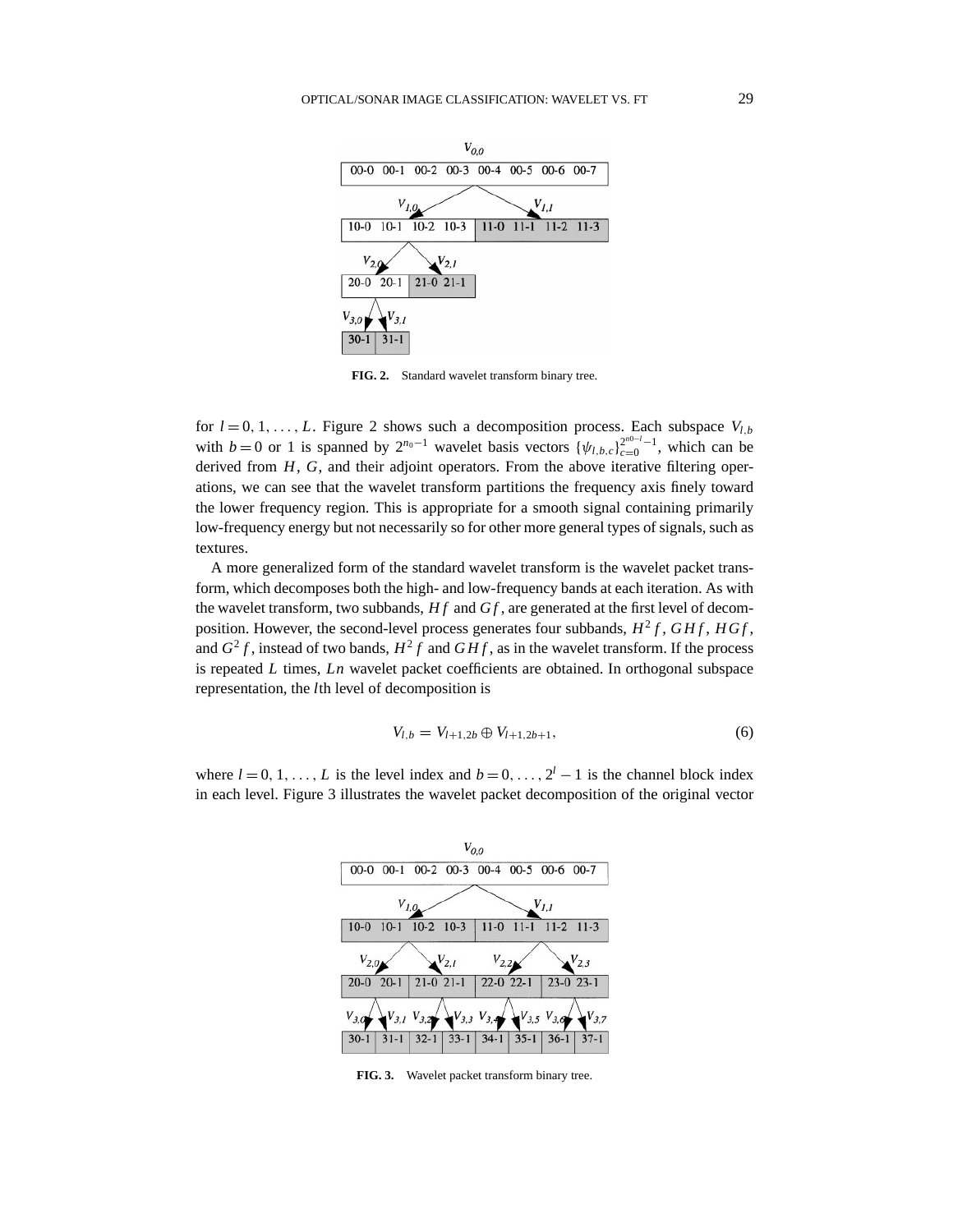space  $V_{0,0}$ . Again, each subspace  $V_{l,b}$  is spanned by  $2^{n_0-l}$  basis vectors  $\{W_{l,b,c}\}_{c=0}^{2^{n_0-l}-1}$ . For  $b = 0$  and 1, *W* can be identified with  $\psi$ .

For two-dimensional images, the wavelet or wavelet packet basis function can be expressed as the tensor product of two one-dimensional basis functions in the horizontal and vertical directions. The corresponding 2-D filters are thus

$$
h_{HH}(m,n) = h(m)h(n),\tag{7}
$$

$$
h_{HG}(m, n) = h(m)g(n),\tag{8}
$$

$$
h_{GH}(m,n) = g(m)h(n),\tag{9}
$$

$$
h_{GG}(m,n) = g(m)g(n). \tag{10}
$$

In Fig. 4, we show three sample textures and their Daubechies minimum-support least asymmetric wavelet packet coefficients for levels 1–4.



**FIG. 4.** Three sample textures (row 1) and their Daubechies minimum-support least asymmetric wavelet packet coefficients at decomposition levels 1, 2, 3, and 4 (rows 2–5).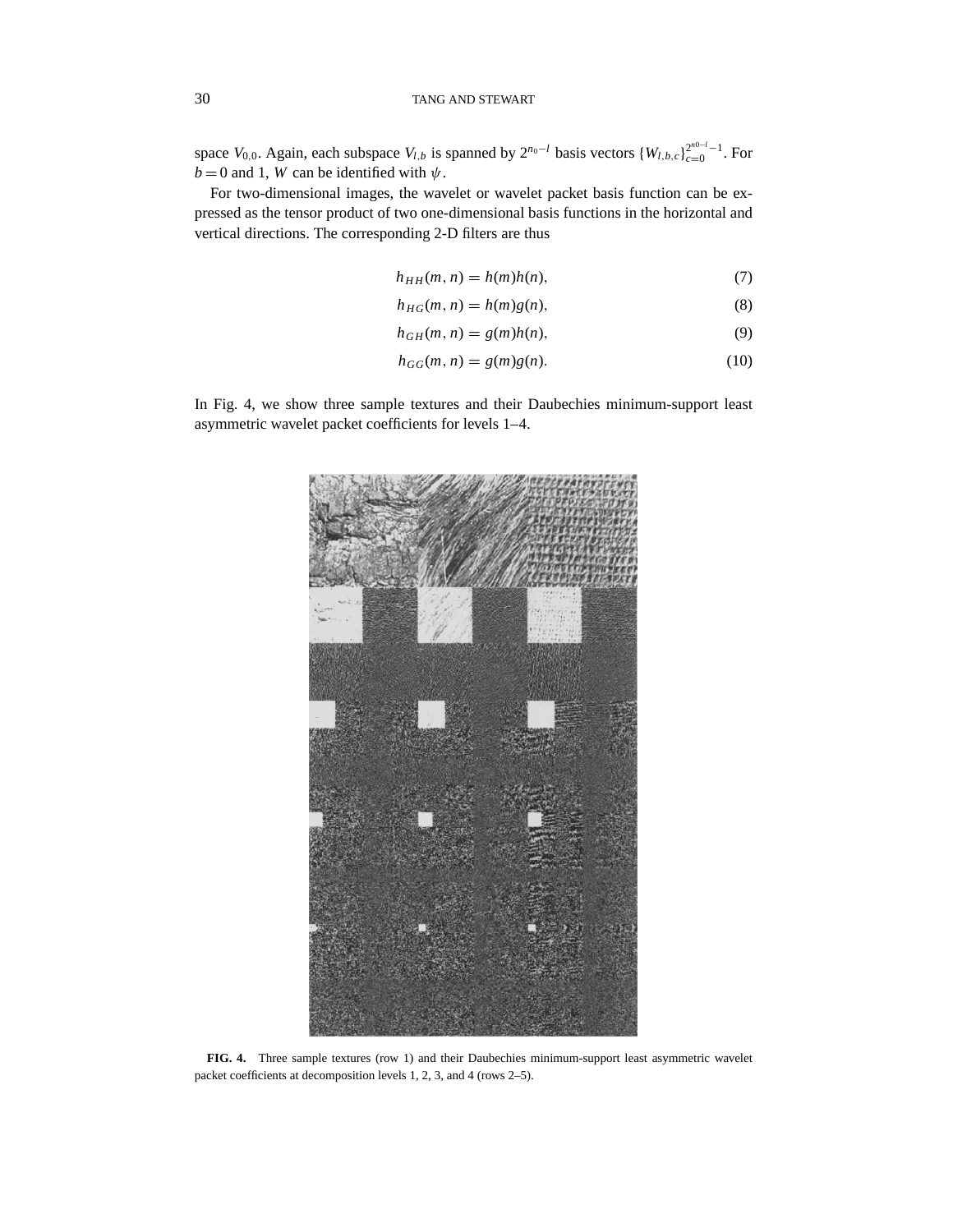#### *2.2. Wavelet Texture Feature Extraction*

After the wavelet packet coefficients are computed, we develop the algorithm by addressing the three main issues of multichannel texture classification: feature extraction within each channel, channel selection, and feature combination among channels.

Since the wavelet coefficients are shift variant, they are not suitable for direct use as texture features, which must be shift-invariant. We compute the shift-invariant measures

$$
\mu_e = \frac{1}{MN} \sum_{i=1}^{M} \sum_{j=1}^{N} e(i, j),
$$
\n(11)

$$
MNT_k = \frac{1}{MN} \sum_{i=1}^{M} \sum_{j=1}^{N} (e(i, j) - \mu_e)^k,
$$
 (12)

$$
ENT = -\sum_{i=1}^{M} \sum_{j=1}^{N} \frac{e(i, j)^2}{\|e\|_2^2} \log\left(\frac{e(i, j)^2}{\|e\|_2^2}\right),\tag{13}
$$

where  $e(i, j)$  denotes an element of the wavelet packet coefficient matrix  $e$  in each channel,  $\mu_e$  is the mean of the matrix elements in the channel, and *M* and *N* represent the vertical and horizontal size of the matrix *e* whose norm is  $\|\ell\|_2$ . To make our algorithm less vulnerable to the nonuniform illumination of images, the texture sample mean is removed before a feature vector is computed. Thus, the mean feature in Eq. (11) becomes zero. The four features we use in the experiment are (1) variance feature VAR with  $k = 2$  in (12), (2) the entropy feature ENT in Eq.  $(13)$ ,  $(3)$  the third moment MNT<sub>3</sub>, and  $(4)$  the fourth moment MNT<sub>4</sub>.

Because of the orthogonality condition on the wavelet transform, for the variance feature the following relation holds for any decomposition node and its four child nodes:

$$
VAR_{l,b} = \frac{1}{4} \sum_{j=0}^{3} (VAR_{l+1,4b+j}).
$$
 (14)

The effect of this linear relationship on the classification accuracy of overcomplete wavelet packet features can be seen in later experiments.

After the features are computed within each channel, the second issue is how to select good features among channels. One possible approach is to apply a statistical distance measure to each feature and to select those features with large distance measures. However, there are two drawbacks with this approach. The first is that neighborhood channel features tend to correlate with each other; thus, they contain similar information. If one has a large distance measure, the other will also, and both will be selected. Therefore, similar features will usually be selected. The second problem is that for some very small energy channels, a small amount of unexpected noise may cause the distance measure to be large and the channel to be selected. To avoid these problems, we combine the channel selection step with the channel combination step in one feature selection step, using principal component analysis and statistical distance measures.

The widely used Karhunen–Loeve transform (KLT) is an appropriate feature reduction and selection procedure for our algorithm [10, 29]. The KLT decorrelates neighborhood channel features, and its energy-packing property removes noisy channels and compacts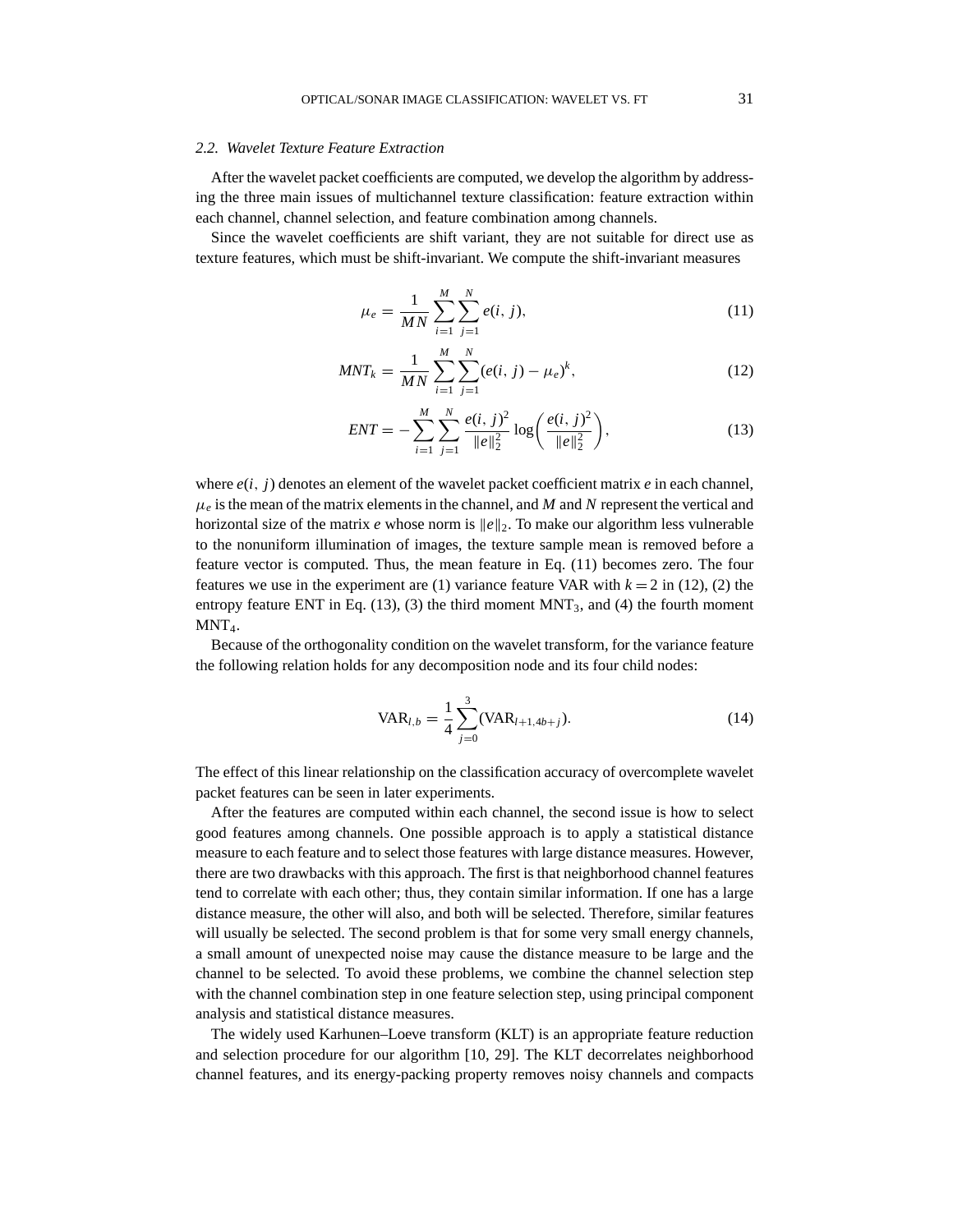useful information into a few dominant features. However, for a large feature vector, such as a vector comprising features of a higher level wavelet packet decomposition or a Fourier transform, the computation of the eigenvectors of the covariance matrix can be prohibitively expensive. We use the multilevel dominant eigenvector estimation (MDEE) method [28] to overcome this problem. The following is a brief description of the MDEE method.

To compute the Karhunen–Loeve transform, let  $x_i$  be a feature vector sample and form an *n* by *m* matrix,

$$
A = \begin{bmatrix} x_1(1) & x_2(1) & \dots & x_m(1) \\ x_1(2) & x_2(2) & \dots & x_m(2) \\ \dots & \dots & \dots & \dots \\ x_1(n) & x_2(n) & \dots & x_m(n) \end{bmatrix},
$$
(15)

where  $n$  is the feature vector length and  $m$  is the number of training samples. The sample covariance matrix is computed by

$$
W = \frac{1}{m} \sum_{i=1}^{m} (x_i - \mu)(x_i - \mu)^T = \frac{1}{m} A A^T,
$$
 (16)

where  $\mu$  is the mean vector. For the standard KLT, the eigenvalues and eigenvectors are computed directly from *W*. However, with the feature vector formed by the higher level wavelet-packet decomposition features or the scan-line vectorized Fourier transform matrix, *n* is a large number. For a neighborhood of  $64 \times 64$ , *n* can reach a maximum of 4096, resulting in a covariance matrix of size  $4096 \times 4096$ . Direct computation of the eigenvalues and eigenvectors becomes impractical.

To alleviate this problem, we use the multilevel dominant eigenvector estimation method. After breaking the long feature vector into  $g = n/k$  groups of small feature vectors of length *k*,

$$
A = \begin{bmatrix} B_1 \left\{ \begin{bmatrix} x_1(1) & x_2(1) & \dots & x_m(1) \\ \dots & \dots & \dots & \dots & \dots \\ x_1(k) & x_2(k) & \dots & x_m(k) \end{bmatrix} \right\} \\ B_2 \left\{ \begin{bmatrix} x_1(k+1) & x_2(k+1) & \dots & x_m(k+1) \\ \dots & \dots & \dots & \dots \\ x_1(2k) & x_2(2k) & \dots & x_m(2k) \end{bmatrix} \right\} \\ \dots \\ B_8 \left\{ \begin{bmatrix} x_1((g-1)k+1) & x_2((g-1)k+1) & \dots & x_m((g-1)k+1) \\ \dots & \dots & \dots & \dots \\ x_1(n) & x_2(n) & \dots & \dots & x_m(n) \end{bmatrix} \right\} \end{bmatrix}
$$
 (17)

we apply the KLT to each of the *g* group short feature vector set *Bi* . Then a new feature vector is constructed by the first few dominant eigenfeatures of each group. The final eigenvectors are computed by applying the KLT to this new feature vector.

The difference between the KLT and MDEE is the information that is thrown away in the second step, where only the dominant eigenfeatures in each group are kept. The discarded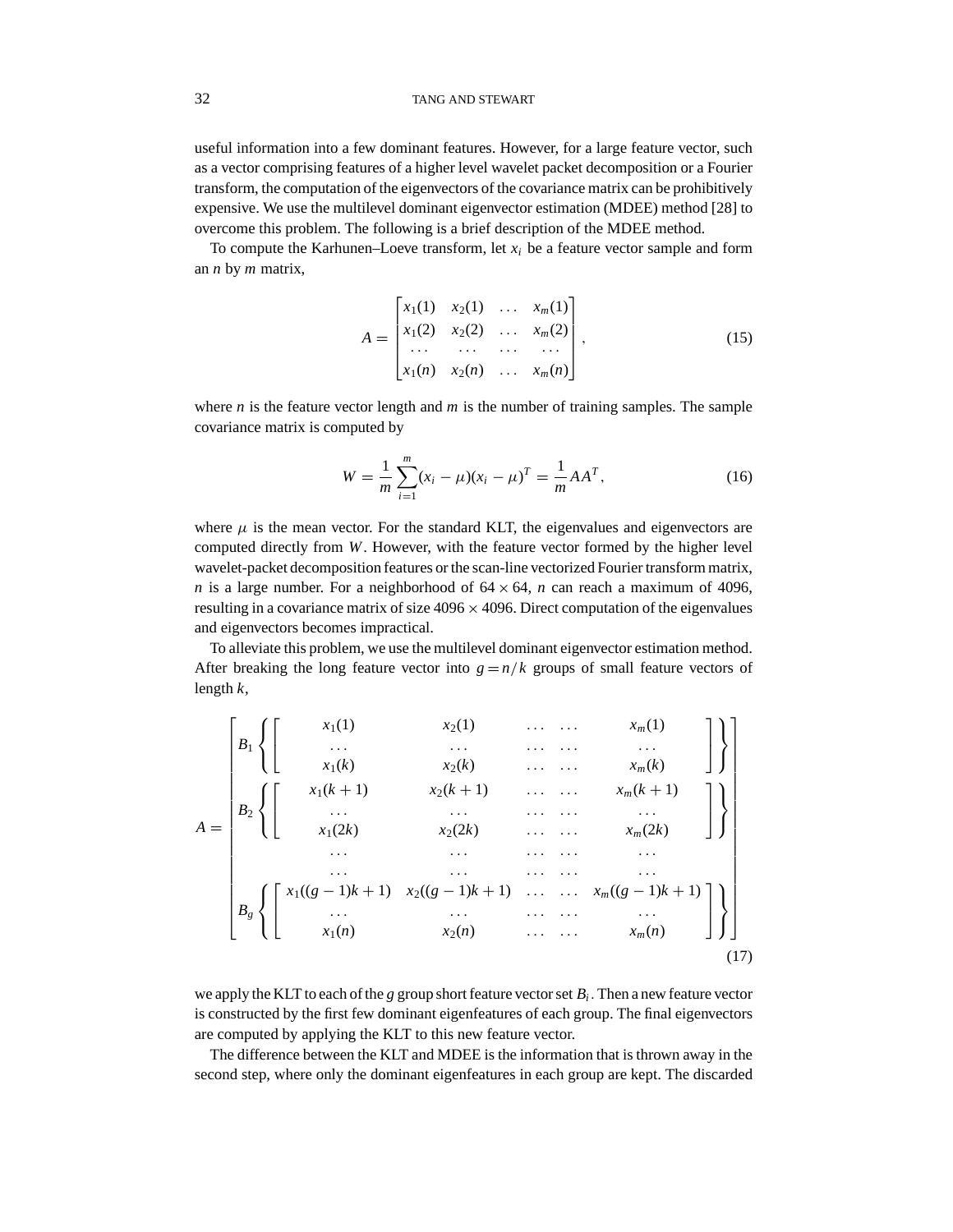information is contained in three groups of covariance matrices. They are the covariance matrices of the removed small eigenfeatures within each group, the cross-covarianace matrices between the removed small eigenfeatures of each group, and the cross-covariance matrices between the small eigenfeatures in one group and the dominant eigenfeatures in another group. Because of the energy packing property of KLT, the information in the first two types of matrices should be negligibly small.

We can also argue that the information in the third type of matrices cannot be large either. If two feature groups are fairly uncorrelated with each other, then any cross-covariance matrices between the two groups will be very small. On the other hand, if the two groups are strongly correlated with each other, the dominant eigenfeatures of the two group will be very similar. Therefore the matrix of cross-covariance between the dominant features in one group and the minor features in another group will be similar to the matrix of crosscovariance between the dominant features and the minor features within the same group, which is zero due to the decorrelation property of the first step KLT transform. Since all three types of matrix are small, we conclude that the information that is discarded in the second step of MDEE is insignificant. The experiments also confirm that the MDEE method is indeed a close approximation of the standard KLT.

Significant reduction of computational time over the standard KLT can be achieved by the MDEE. For example, if a feature vector of length  $n = 1000$  is broken into 10 vector groups of length 100, and 10% of the eigenfeatures in each group are saved for the second-level eigenvalue computation, the computational complexity for the MDEE is  $11(n/10)^3$ , which is nearly two orders of magnitude faster than the KLT's complexity of  $n<sup>3</sup>$ . Furthermore, the algorithm offers a structure for parallel computation. If all individual group KLTs are computed in parallel, a near three-order-of-magnitude speed increase can be achieved for this example.

However, as optimal representation features, the KLT selected features may not be the best for classification. Additional feature class separability measures are needed to rank the discriminatory ability of KLT decorrelated features. We use the Bhattacharyya distance in this study, because it has a direct relation with the error bound of the Gaussian classifier and has a simple form for features with normal distributions. As shown in [10], for a two-class problem we have

$$
\varepsilon_{(c_1,c_2)} \le [P(c_1)P(c_2)]^{1/2} \exp[-\beta_{d(c_1,c_2)}],\tag{18}
$$

where  $P(c_i)$  is the prior probability of class  $c_i$ ,  $\varepsilon$  is the probability of error for a Gaussian classifier, and  $\beta_d$  is the Bhattacharyya distance. Because its inverse gives the upper bound on the probability of error,  $\beta_d$  can be an effective measure of class separability. For a normal distribution, β*<sup>d</sup>* has the analytical form

$$
\beta_{d(c_1,c_2)} = \frac{1}{8}(\mu_1 - \mu_2)^T \left(\frac{W_1 + W_2}{2}\right)^{-1}(\mu_1 - \mu_2) + \frac{1}{2}\ln\frac{|\frac{1}{2}(W_1 + W_2)|}{|W_1|^{1/2}|W_2|^{1/2}}.
$$
 (19)

where  $\mu_1$ ,  $\mu_2$  and  $W_1$ ,  $W_2$  are the mean vectors and covariance matrices of the two class distributions. The many possible combinations of multiple features and the possibility of covariance matrix singularity make it impractical to compute the Bhattacharyya distance for multiple features at the same time. The one-at-a-time method is adopted instead. The formula is the same as Eq. (19), only with the covariance matrix *W* replaced by the variance and the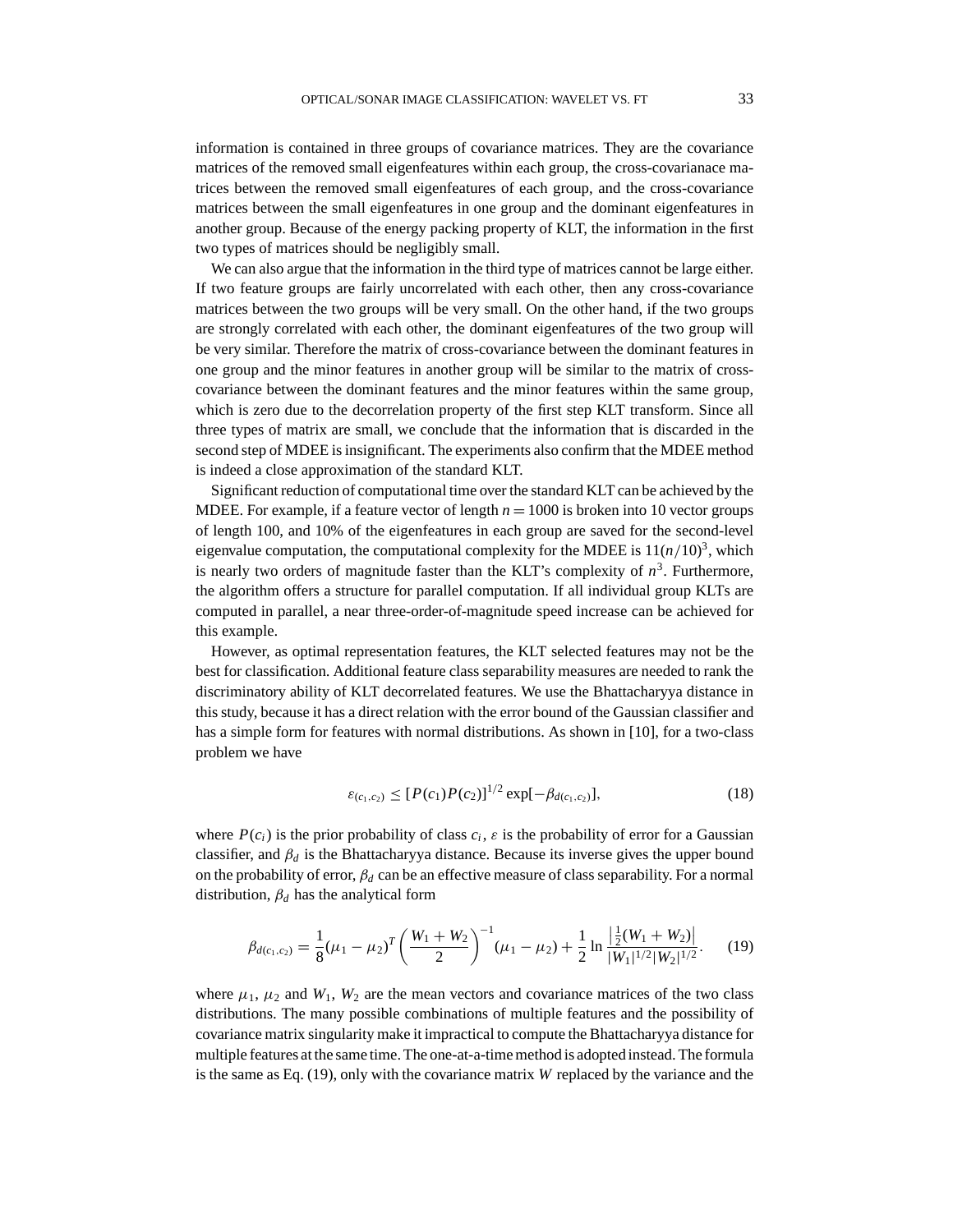mean vector  $\mu$  replaced by the class mean. Apparently, a large difference in mean values between two clusters results in a large value for the first term of Eq. (19). When the two clusters differentiate in variances, the large value of the second term of Eq. (19) gives a large output of  $\beta_d$ . In the situation that both means and variances are different for the two classes,  $\beta_d$  is at its largest. In all three cases, a Gaussian classifier is expected to give good performance.

For multiclass problems, the overall probability of error can be bounded by

$$
\varepsilon \le \sum_{i>j}^{K} \sum_{j=1}^{K} \varepsilon_{(c_i,c_j)},\tag{20}
$$

where  $\varepsilon$  and  $\varepsilon_{(c_i,c_i)}$   $(i, j = 1, 2, ..., K)$  are the probability of overall error and the pairwise error between class *i* and *j*, respectively. From Eqs. (18) and (20) we select features according to the minimum total upper error bound. Because the test data size is the same for all classes in the experiment, the prior probabilities  $P(c_i)$  are equal for all classes. Thus, we select features with small values of

$$
S_b = \sum_{i>j}^{K} \sum_{j=1}^{K} \exp[-\beta_{d(c_i, c_j)}].
$$
 (21)

Throughout the experiment, we select the first 30 features with largest eigenvalues, rank these MDEE-decorrelated features by their  $S_b$  values, and use the first *n* features with the smallest  $S_b$  for classification. We run the feature length *n* from 1 to 30 to select the one that gives the best performance as the final feature vector length. This is apparently not an optimal searching approach, since a combination of the first *n* best individual features may not be the best length  $n$  feature vector. However, the experimental results suggest it to be a close approximation. Since all features are first decorrelated by the MDEE transform, as we increase the feature length each additional feature brings in new uncorrelated information and noise. When their  $S_b$  values increase to a certain point, the new features start to bring in more noise than information, suggesting that a suboptimal feature length is reached. The experiments show that most best feature lengths are from 10 to 20.

In the experiment, we test our algorithms on the following group of wavelet packet features: (1) Level 1: VAR, ENT,  $MNT_3$ ,  $MNT_4$ , ALL, (2) Level 2: VAR, ENT,  $MNT_3$ ,  $MNT<sub>4</sub>$ , ALL, (3) Level 3: VAR, ENT,  $MNT<sub>3</sub>$ ,  $MNT<sub>4</sub>$ , ALL, (4) Level 4: VAR, ALL, (5) Level 1&2: VAR, ALL, (6) Level 1&2&3: VAR, ALL, (7) Level 1&2&3&4: VAR, (8) Standard Wavelet: VAR, ALL, where "ALL" represents the combination of all the four types of features. Our goals are to test the discriminatory power of each feature type in each individual level, the effects of overcomplete representation, and the classification power of the standard wavelet transform.

Another important experiment compares the texture classification performance of different wavelet filter designs and filter lengths. Most previous texture analysis studies have only tested one particular type of wavelet filter design without any specific justification [3, 15]. In this paper, we demonstrate experimentally that the wavelet filter types and lengths do not significantly affect texture classification performance.

#### *2.3. Fourier Transform Features*

If we consider the Fourier transform as the highest possible level of multichannel decomposition, we can treat each Fourier frequency component as a frequency channel.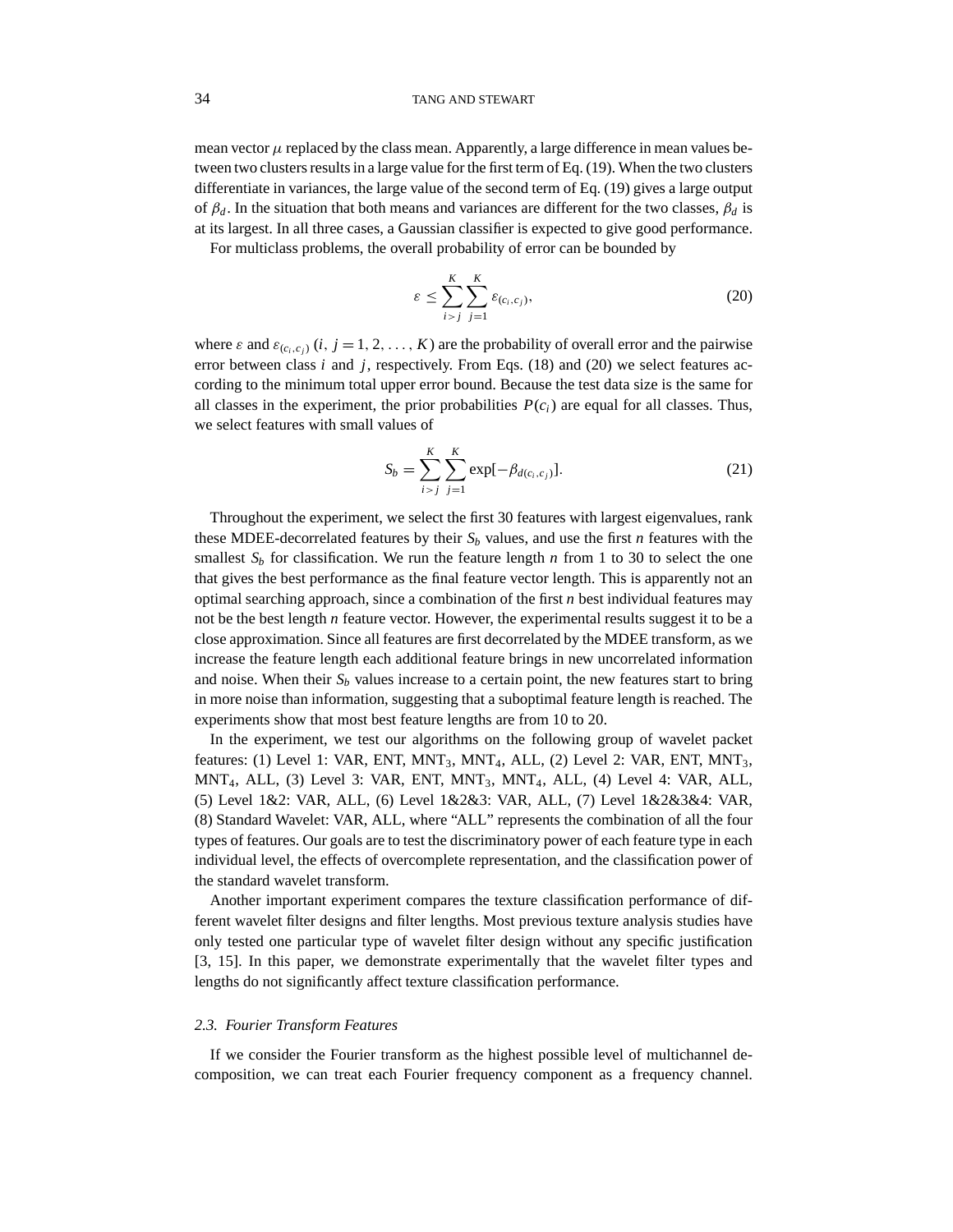Accordingly, we can treat the Fourier transform magnitude as an energy feature. Instead of painstakingly designing various multichannel filters, we can take the maximum number of filter channels that can be obtained and then let the MDEE transform and the Bhattacharyya distance measure determine which channels to keep and how much of the energy in those channels to keep. The resulting coefficients, which represent the magnitude of each frequency channel's contribution, form a designed filter. We call this approach the dominant spectrum method (DSM). Only half the spectrum matrix is used because of the symmetric property of the Fourier transform of real functions. Since most texture images are generally stationary processes, which decompose canonically into a linear combination of sine and cosine waves in the same way that nonstationary signals decompose into linear combinations of wavelets, we expect DSM features to perform at least as well as the wavelet features.

Our Fourier transform DSM features should not be confused with the traditional power spectrum method (PSM). Early studies of PSM by Bajcsy [1] and Weszka *et al.* [31] concentrate on features computed by the summed spectral energy within circular or wedgeshaped frequency regions. In smooth images, for example, features of the form

$$
PSM_r = \sum_{r_1^2 \le u^2 + v^2 < r_2^2} P(u, v) \tag{22}
$$

have high values for small*r* because the smooth images have more energy at lower frequencies, where  $P(u, v)$  is the power spectrum. For a rough texture, the high-frequency energy dominates, resulting in high PSM*<sup>r</sup>* for large *r*. For the same reason, features of the form

$$
PSM_{\theta} = \sum_{\theta_1 \le \text{atan}(v/u) < \theta_2} P(u, v) \tag{23}
$$

give a good measure of directional information. In general, the PSM has been shown to be much less efficient than most other texture analysis methods [5, 31]. Although Jernigan *et al.* [14, 17] propose to use entropy, peak, and shape measures to extract more texture features from the power spectrum, the performance improvement is limited, and the method is not widely accepted as an efficient texture analysis algorithm. Liu and Jernigan [17] gave an extensive summary of features that can be extracted by the PSM. In this paper, we compare 20 features defined in [17].

Criticisms of the PSM have focused on the use of the Fourier transform rather than on the way that texture features are computed from the power spectrum [31]. We believe that the fundamental problem with the PSM features is that the feature extraction functions are, for the most part, *ad hoc*. The features are based on intuitive reasoning through human observation of the power spectrum shape. Instead of trying to develop more *ad hoc* features, we use the MDEE transform and Bhattacharyya distance as feature extraction algorithms to compute texture features from the Fourier transform spectrum matrix. All information in the spectrum is preserved and extracted in an optimal way.

Another problem addressed in this paper is the so-called phase dilemma. In most previous research pertaining to PSM, researchers have tried to use the rich information contained in the Fourier transform phase [8, 9, 15, 30]. This is mainly attributed to successes in the study of image reconstruction from partial Fourier transform information, where the Fourier phase has been shown to contain more information than the Fourier magnitude [6, 11, 21, 22]. So far, however, all results in texture analysis research seem to show that the textural content of the phase information is low.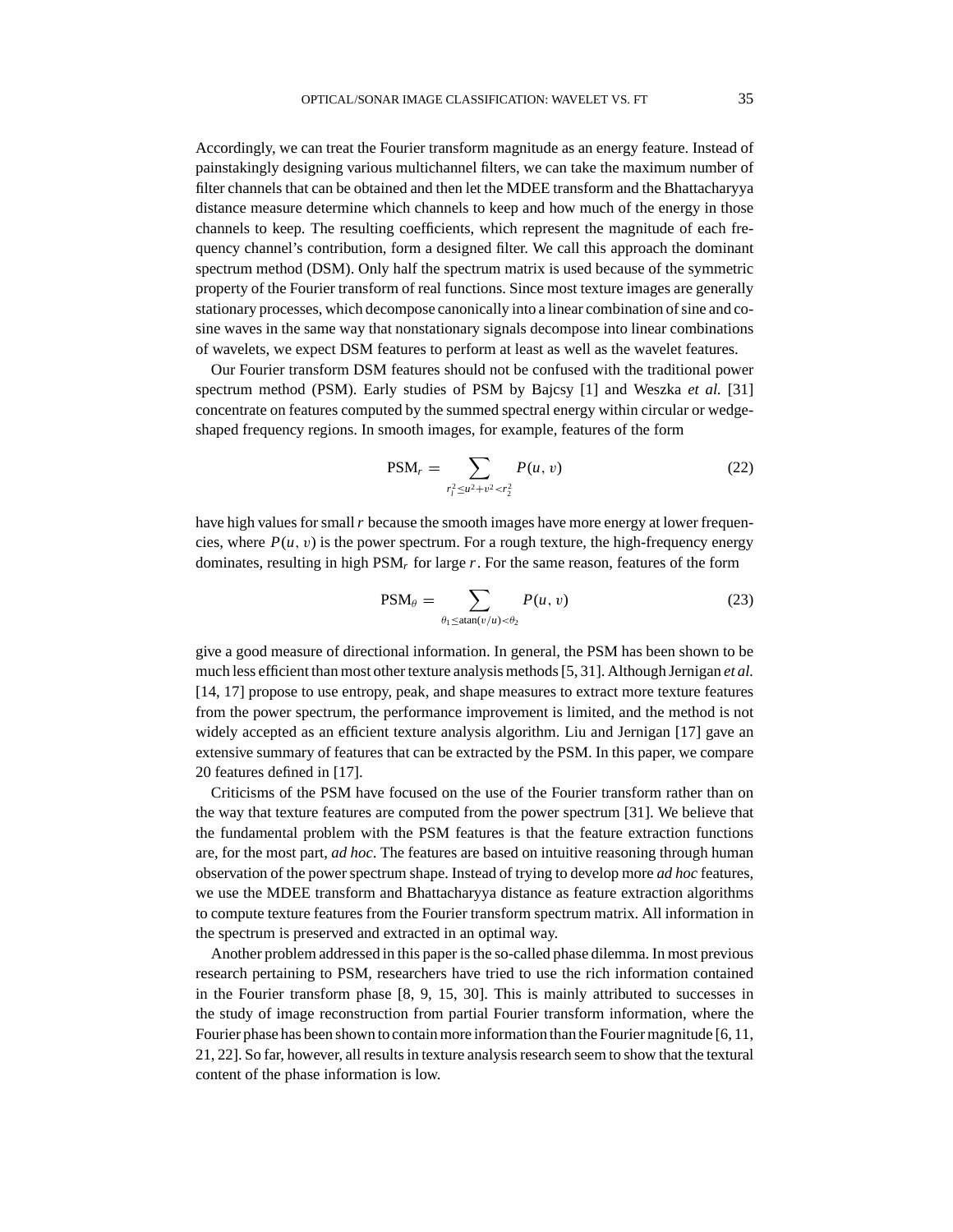In fact, the answer to this contradiction is embedded in the basic property of the Fourier transform. The Fourier transform phase carries vital information representing the relative position of the harmonic basis functions essential for the image reconstruction. In most image reconstruction work, the images studied are all natural images with such large, smooth areas as sky or black background. The general shapes of their Fourier transform magnitudes are quite similar, with most energy concentrated in the low-frequency area. When only the phase information is used for reconstruction, usually an average of the Fourier magnitudes of many other irrelevant images is used as the initial magnitude. Thus, except for the small differences in the magnitude of some frequency components, most overall structural information, i.e., the positions of all basis functions, are still there with small changes in magnitude. So the images can be mostly reconstructed with only gray scale changes in certain places.

For texture classification, the situation is completely different. Phase information is a special property of each individual texture sample, as important as that of the natural images used in reconstruction studies. However, since individual texture samples are delineated by an arbitrary grid definition within any class of image, statistically, the phase signals for all texture samples are essentially random regardless of texture classes and thus offer no discrimination power for texture classification. In fact, the phase signal is exactly the kind of noise signal we try to remove.

Although the absolute phase values are noise signals, the phase differences between different frequencies reflect the relative positions of the harmonic functions and thus may offer useful texture information. However, another important but overlooked property of the phase signal prevents the extraction of this information. No matter how small the energy of a frequency component is, its phase value can be anything in a period of  $2\pi$ . Even though this phase value may be controlled largely by random noise, it still has a value comparable with the phase value of the frequency component having the largest energy. This equal value property essentially renders the phase information useless for natural texture classification, because it makes the extraction of relative phase information impossible. Only for very structured synthetic textures may phase information from Gabor filters be extracted [8].

To confirm this analysis experimentally, we extract texture features by applying the MDEE transform directly on the original texture images. This is equivalent to using both the Fourier magnitude and phase information while, at the same time, avoiding the problem of the equal phase value property.

## **3. CLASSIFICATION EXPERIMENTS**

#### *3.1. Classification Algorithm*

The classification algorithm used in this study is the Gaussian classifier. There are two reasons for this choice. First, it agrees with the above error bound defined by the Bhattacharyya distance. Second, with our focus on feature extraction we choose the simplest classification algorithm available. Let the class mean and covariance matrix of the feature vector x for each class *i* be  $\mu_i$  and  $W_i$ , respectively. The distance measure is defined as [29]

$$
D_i = (x - \mu_i)^T W_i^{-1} (x - \mu_i) + \ln|W_i|,
$$
\n(24)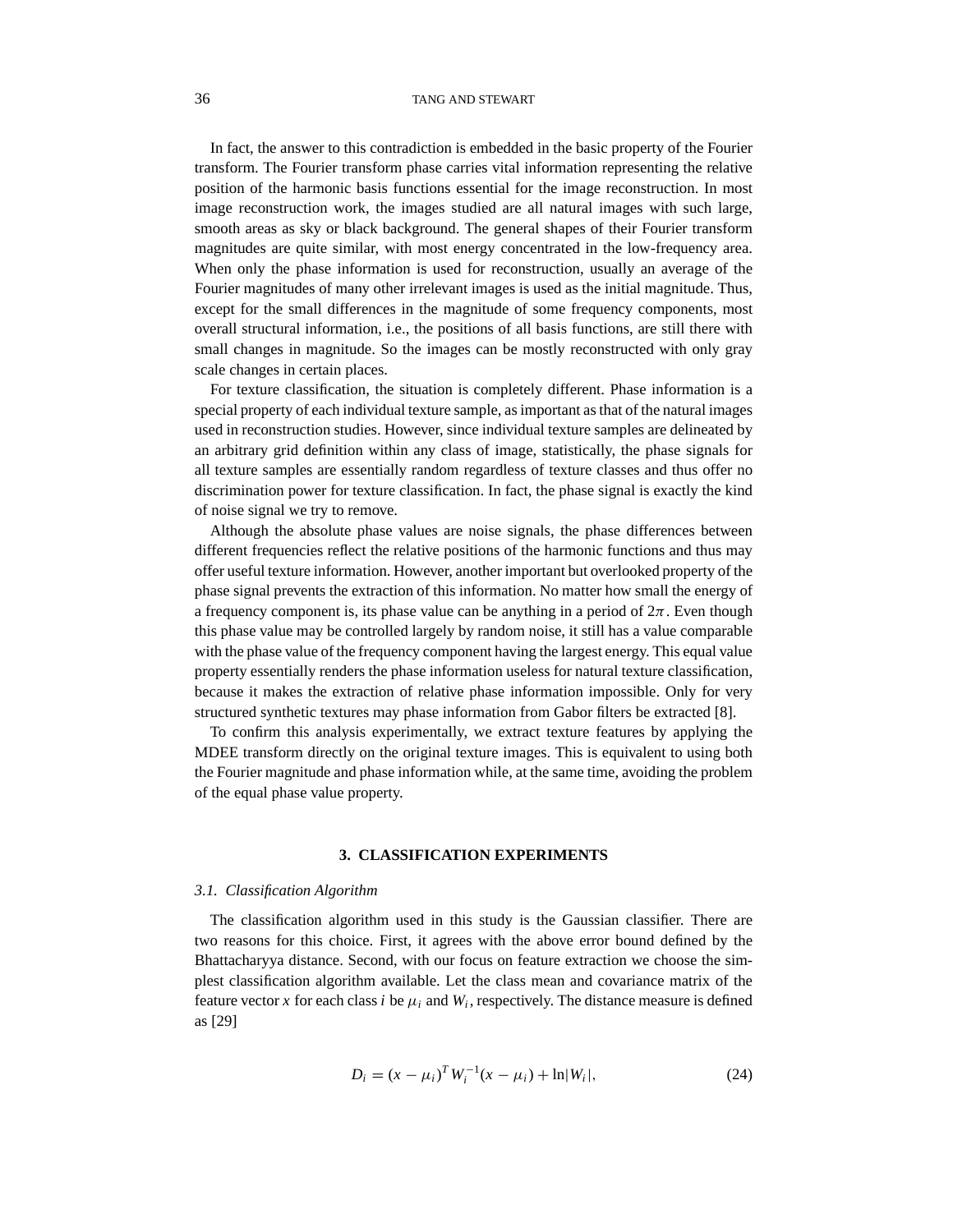where the first term on the right of the equation is actually the Mahalanobis distance. The decision rule is

$$
x \in C_L \quad \text{when } D_L = \min\{D_i\}. \tag{25}
$$

#### *3.2. Data Description*

In addition to the sonar images, we use another set of standard optical texture data, which includes 16 types of natural optical images obtained from the MIT Media Lab Vistex texture data base. They are shown in Fig. 5. The original  $512 \times 512$  color images are converted to the same size gray-scale images. Adaptive histogram equalization is applied so that all images have similar flattened histograms. We conduct most of the testing on the Vistex textures because of their large number of classes. Since our main concern for sonar image is the noise, we test the sensitivity of the algorithms to noise by adding several levels of white Gaussian noise to the optical data. To save computational time, the first round of extensive tests is conducted on the first eight image classes, with three levels of noise added to the images. The signal-to-noise ratios (SNR) are 15 dB, 5 dB, and 1 dB, respectively.

Then relatively more efficient methods selected from the initial comparison are applied and further compared on all 16 classes of Vistex images and on the sidescan sonar images.



**FIG. 5.** Sixteen Vistex textures. The eight images in the top two rows are used in the main experiment.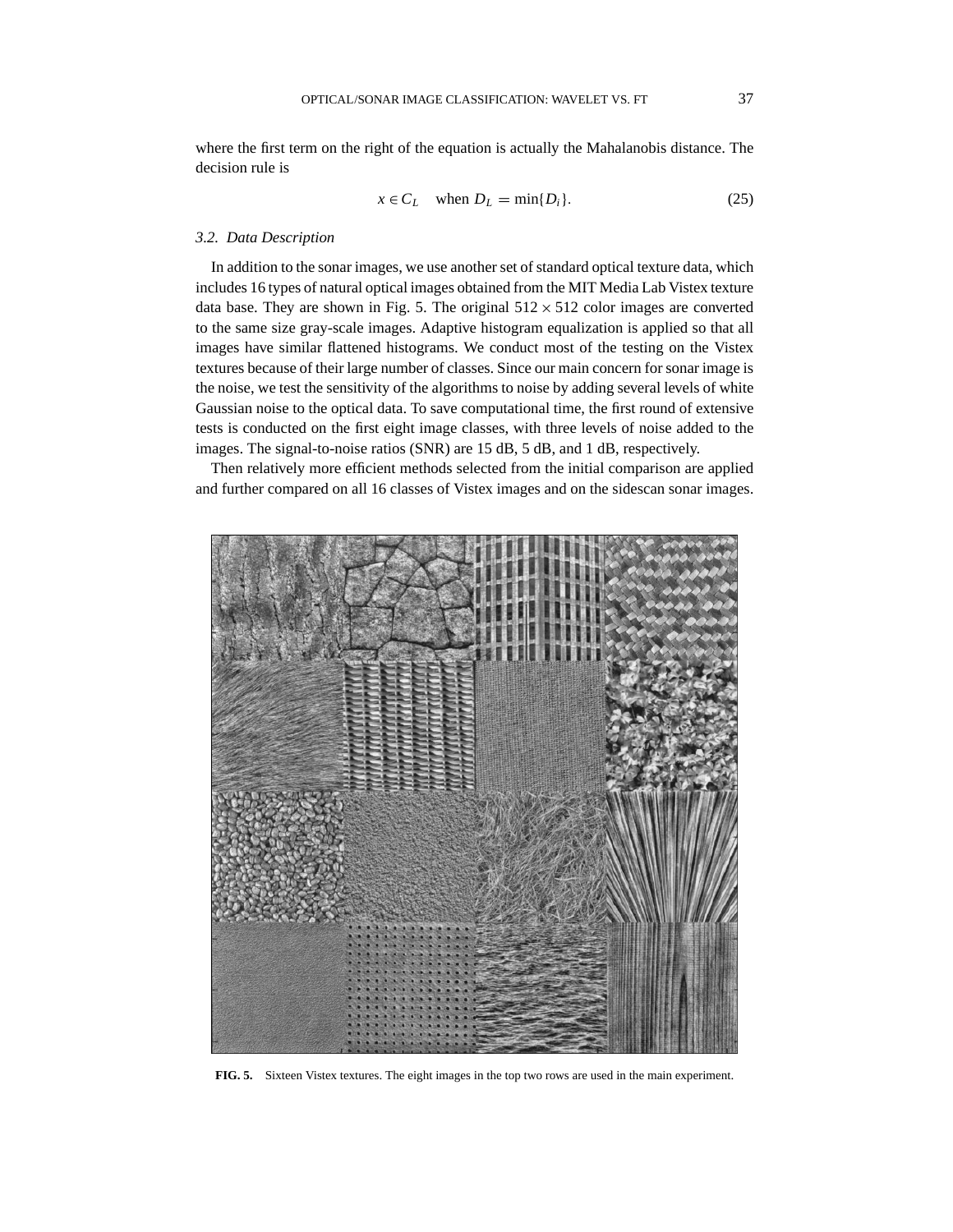

**FIG. 6.** Three types of sidescan sonar image samples of an Arctic under-ice canopy: (a) first-year ice, (b) multiyear underformed ice, and (c) multiyear deformed ice.

The three classes of sidescan sonar images of an Arctic under-ice canopy are shown in Fig. 6. These are first-year young ice, multiyear undeformed ice, and multiyear deformed ice. The three classes of seafloor sonar images are shown in Fig. 7. For all data sets except the seafloor sonar data, each image class is divided into 225 half-overlapping samples of dimension  $64 \times 64$ , of which 60 samples are used for training. Therefore, the total data sample number is 1800 for the first eight Vistex images, 3600 for all the sixteen Vistex images, and 675 for the sidescan sonar data set, with 480, 960, and 180 samples for training, respectively. For the seafloor data, since the textures are fairly distinctive, to increase the difficulty, we divide each image class into 256 nonoverlapping samples of dimension  $32 \times 32$ , of which 64 samples are used for training.

# *3.3. Comparison of Wavelet Features with Fourier Transform Features*

Table 1 shows the complete test results from the eight class of Vistex images. It is difficult to draw conclusions directly from the large table, so we use a couple of figures to illustrate. Figure 8 shows a comparison of the four types of features and their combinations on the first three decomposition levels. The  $MNT<sub>3</sub>$  feature is the worst for all levels and for all data sets and is apparently not a useful measure. Entropy also gives less satisfactory results



**FIG. 7.** Three types of seafloor sonar image samples: (a) flat sediment pond; (b) constant-slope ridge flank; and (c) axial-valley segment.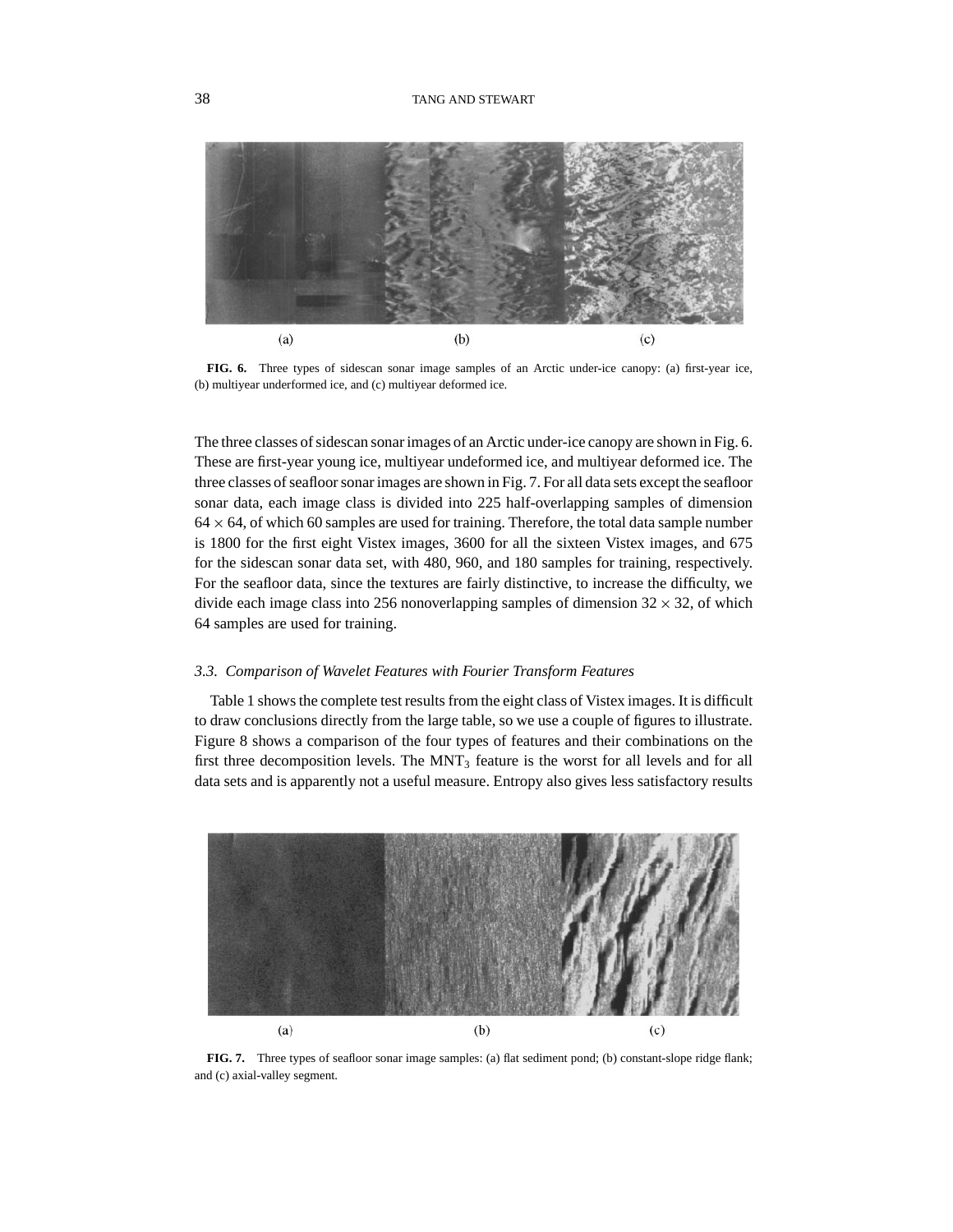| ÷ |
|---|
|   |
| ╸ |
|   |
| ٠ |
|   |

Complete Test Results on the Eight Vistex Texture Images **Complete Test Results on the Eight Vistex Texture Images**

|                |                   |                                                                                                                                                                                                                                 |                     | Original images         |                               |               |                      | <b>SNR 15 dB</b> |                              |             |                      | SNR 5 dB                                         |                      |                |                      | SNR1dB                       |                              |             |
|----------------|-------------------|---------------------------------------------------------------------------------------------------------------------------------------------------------------------------------------------------------------------------------|---------------------|-------------------------|-------------------------------|---------------|----------------------|------------------|------------------------------|-------------|----------------------|--------------------------------------------------|----------------------|----------------|----------------------|------------------------------|------------------------------|-------------|
|                |                   |                                                                                                                                                                                                                                 |                     |                         |                               | Feature       |                      |                  |                              | Feature     |                      |                                                  |                      | Feature        |                      |                              |                              | Feature     |
|                |                   |                                                                                                                                                                                                                                 | Training            | Testing                 | All data                      | num.          | Training             | Testing          | All data                     | num.        | Training             | Testing                                          | All data             | num.           | Training             | Testing                      | All data                     | num.        |
|                | $L$ evel $1$      |                                                                                                                                                                                                                                 |                     |                         |                               |               | 95.2                 |                  | 94.9                         |             | 89.0                 |                                                  |                      |                | 82.3                 |                              |                              |             |
|                |                   |                                                                                                                                                                                                                                 |                     |                         |                               |               | 86.7                 | 94.3<br>84.3     | 84.9                         |             | 64.4                 | 89.2<br>58.0                                     | 89.7<br>59.7         |                | 49.8                 | 81.3<br>42.7                 | 81.6<br>44.6                 |             |
|                |                   |                                                                                                                                                                                                                                 |                     |                         | 5<br>203<br>203<br>203        |               |                      |                  |                              |             | 49.4                 |                                                  |                      |                | $\frac{4}{81.3}$     | 32.7<br>80.7                 |                              |             |
|                |                   |                                                                                                                                                                                                                                 |                     |                         |                               |               | 61.5<br>92.3         | 58.1<br>91.8     | 59.9<br>9.12<br>97.2         |             | 89.2                 | $\begin{array}{c} 4.3 \\ 2.5 \\ 2.5 \end{array}$ | 43.4<br>87.9<br>93.8 |                |                      |                              | 34.4<br>80.8<br>85.8         |             |
|                |                   |                                                                                                                                                                                                                                 |                     |                         |                               |               | 98.5                 | 96.7             |                              |             | 97.3                 |                                                  |                      |                | 94.8                 | 82.5                         |                              |             |
|                | Level 2           |                                                                                                                                                                                                                                 |                     |                         |                               |               |                      | 95.8             |                              |             | 96.7                 | 93.0                                             |                      |                | 97.9                 |                              |                              |             |
|                |                   |                                                                                                                                                                                                                                 |                     |                         | 8.9 0 0 0 0 0<br>8 5 6 5 8 9  |               | 96.3<br>97.7         |                  | 95.9<br>89.7<br>98.1<br>98.1 |             | <b>P2</b>            |                                                  | 03<br>14.8<br>16.9   |                | 94.2                 | 83<br>834<br>845<br>835      | 92.0<br>60.9<br>57.7<br>87.7 |             |
|                |                   |                                                                                                                                                                                                                                 |                     |                         |                               |               |                      | 86.3<br>66.2     |                              |             | 96.5                 | 7<br>89<br>87<br>99<br>87                        |                      | ≌              | 95.8                 |                              |                              | $\approx$   |
|                |                   |                                                                                                                                                                                                                                 |                     |                         |                               |               | 85.2<br>93.1<br>99.4 | 91.6             |                              |             |                      |                                                  | 89.7                 |                |                      |                              |                              | 5           |
|                |                   |                                                                                                                                                                                                                                 |                     |                         |                               |               |                      | 97.7             |                              |             | 95.8                 | 90.5                                             | 91.9                 |                | 95.6<br>97.5         |                              |                              | $\tilde{a}$ |
|                | Level 3           |                                                                                                                                                                                                                                 |                     | 812<br>825<br>825 85 95 |                               |               |                      | 98.0             |                              |             |                      |                                                  |                      |                |                      |                              | 92.0                         |             |
| $\overline{c}$ |                   |                                                                                                                                                                                                                                 |                     |                         |                               |               |                      |                  |                              |             |                      |                                                  |                      |                |                      |                              |                              |             |
|                |                   |                                                                                                                                                                                                                                 |                     |                         | 0<br>8 3 4 5 9 8<br>9 8 9 8 9 |               |                      | 75.2<br>61.6     |                              |             | 95.8<br>96.9<br>96.0 | 55.3<br>55.35<br>55.58                           | 55<br>565333         |                | 96.7<br>97.5<br>97.9 | 90.3<br>90.4<br>90.9<br>90.9 | 55.7                         | ≌           |
| $\vec{a}$      |                   |                                                                                                                                                                                                                                 |                     |                         |                               |               |                      | 92.0             |                              |             |                      |                                                  |                      |                |                      |                              | 87.7                         | ≌           |
| $\overline{5}$ |                   |                                                                                                                                                                                                                                 |                     |                         |                               | ≌             | 97.7                 | 97.3             | 97.9<br>79.1<br>97.4         |             | 95.5                 | 93.2                                             |                      | $\subseteq$    | 96.5                 | 90.9                         | 92.4                         | $\Xi$       |
| $\frac{6}{2}$  | Level 4           |                                                                                                                                                                                                                                 |                     |                         |                               |               |                      |                  |                              |             | 96.7                 |                                                  | 96.1                 |                |                      |                              |                              | 7           |
|                |                   |                                                                                                                                                                                                                                 |                     |                         | 97.8<br>97.8                  |               | 97.5<br>97.9         | 96.4<br>96.4     | 97.1<br>96.8                 |             | 99.2                 | 95.9<br>93.9                                     | 95.3                 |                | 98.5<br>95.4         | 94.5<br>93.0                 | 95.6<br>93.6                 | $\circ$     |
| $\frac{8}{19}$ | Level 12          | FRIELE SE SERVE SE SERVE SE SERVE SE SERVE SE SERVE SERVE SERVE SERVE SE SERVE SERVE SERVE SERVE SERVE SERVE S<br>SERVE SERVE SERVE SERVE SERVE SERVE SERVE SERVE SERVE SERVE SERVE SERVE SERVE SERVE SERVE SERVE SERVE SERVE S |                     | 96.9<br>98.3            | 96.8<br>98.6                  |               | 96.3                 | 95.8<br>98.2     | 95.9<br>98.4                 |             |                      |                                                  | 94.0                 |                |                      |                              |                              | ₫           |
|                |                   |                                                                                                                                                                                                                                 |                     |                         |                               | ≘             | 99.2                 |                  |                              |             | 96.7<br>99.2         | 93.3<br>93.3                                     | 94.8                 |                | 97.9                 | 89.8<br>85.8                 | 92.0<br>87.8                 | ≘           |
|                | Level 123         | VAR<br>ALL                                                                                                                                                                                                                      |                     | 98.6<br>98.6            |                               |               | 98.3                 | 98.6             |                              |             |                      | 95.3                                             | 95.7                 |                |                      | 90.5                         | 92.4                         | ≌           |
| 20             |                   |                                                                                                                                                                                                                                 |                     |                         | 98.9                          | $\Omega$      | 99.2                 | 98.2             | 98.4                         |             | 96.9<br>98.8         | 94.5                                             | 95.7                 | ≌              | 97.7<br>97.7         | 91.7                         | 93.3                         | 그           |
| 22             | Level 1234        | VAR                                                                                                                                                                                                                             |                     | 97.2                    | 97.7                          | ᅼ             | 98.8                 | 96.7             | 97.3                         | 5           | 97.9                 | 96.0                                             | 96.5                 | $\bar{\omega}$ | 98.1                 | 93.7                         | 94.9                         |             |
| 23             | Wavelet           | VAR<br>ALL                                                                                                                                                                                                                      | 98.1<br>100<br>99.8 | 97.0<br>96.6            | 97.5                          | ≘             | 97.9                 | 96.7             | 97.1<br>97.4                 | $\supseteq$ | 97.7<br>97.9         | 95.8<br>93.8                                     | 95.7<br>94.9         |                | 97.9                 | 94.2                         | 95.2<br>92.3                 |             |
|                |                   |                                                                                                                                                                                                                                 |                     |                         |                               | $\frac{8}{2}$ |                      | 96.4             |                              | $\approx$   |                      |                                                  |                      |                |                      | 90.2                         |                              | ⊵           |
| 25             | FFT Mag.<br>(DSM) |                                                                                                                                                                                                                                 |                     | 98.4                    | 98.8                          | 26            | 99.4                 | 97.9             | 98.3                         | 51          | 99.0                 | 96.4                                             | $\overline{5}$       | ≘              | 99.8                 | 95.8                         | 96.8                         | ⊵           |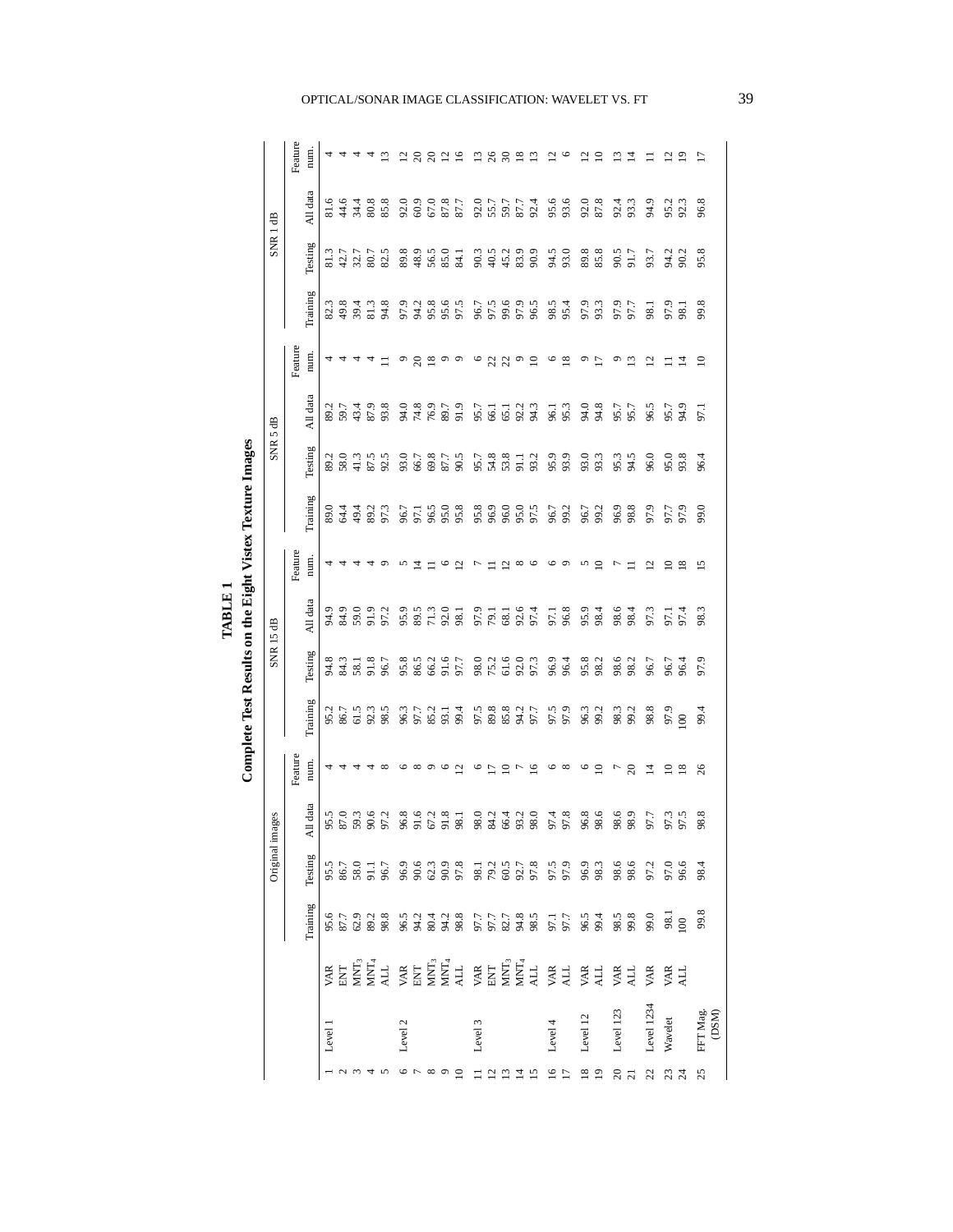#### 40 TANG AND STEWART



**FIG. 8.** Comparison of the four types of features in the first three individual decomposition levels. The index of the horizontal axis represents signal-to-noise ratio (SNR) level: (1) original image, (2) SNR 15 dB, (3) SNR 5 dB, (4) SNR 1 dB.

than the variance feature, and the classification accuracy drops sharply for noisy data. The  $MNT<sub>4</sub>$  feature seems to give better results than the above two features but is still less successful than the variance feature. The performance differences between the  $MNT<sub>4</sub>$  and the variance are consistent over all data sets and all decomposition levels, because they are very closely correlated features. The observation that variance features perform better than other features is consistent with Laws' [16] experiment with features extracted from empirical frequency channels. By combining all features together, we get improved results for the lower decomposition level. Since the feature length is much smaller on these levels, an added dimension helps more than in the higher level decomposition case.

Now consider in detail the variance measure results shown in Fig. 9. For the individual levels of Fig. 9a, the general trend is that the higher the decomposition level the better the result. This is predictable from Eq. (14), which shows that the lower level variance features are simply the average of their higher level children nodes. A KLT transform will do better than such a simple average operation in terms of extracting maximum information. To confirm this point, compare Figs. 9a and 9b, which show that the following pairs of results are almost identical: level  $1\&2$  vs level 2, level  $1\&2\&3$  vs level 3, level  $1\&2\&3\&4$  vs level 4. This means that lower level features are only a subset of higher level decomposition features and that better discriminatory ability is not added by redundancy. Instead, more discriminatory information is extracted by applying KLT to higher levels of finer channel decomposition, so the channel nodes are combined in an optimal way instead of by simple averaging.

Continuing this thread of analysis, we should expect that the Fourier transform provides even more information with more channels. Figure 9c compares the performances of three levels of wavelet packet decomposition, the standard wavelet transform, and the Fourier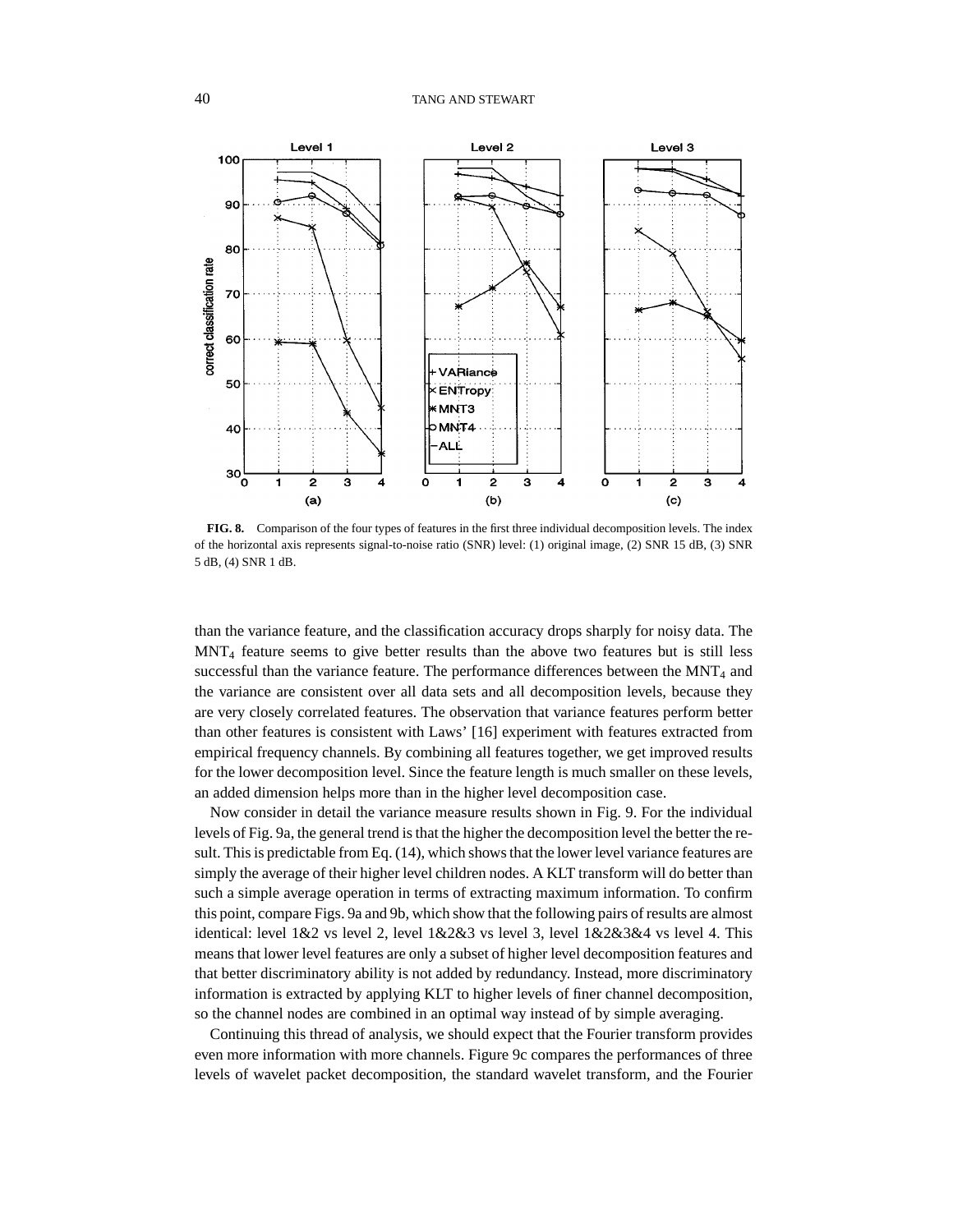

**FIG. 9.** Comparison of variance features for individual decomposition levels, overcomplete levels, standard wavelet, and Fourier transform. The index of the horizontal axis represents the same SNR as in Fig. 8.

transform. The Fourier transform indeed gives consistently better performance than all other feature groups on all levels of noisy data sets. This result should not be surprising, since the wavelet transform is optimal for nonstationary transient signal analysis, whereas the Fourier transform is optimal for stationary signal analysis. Most texture images are stationary periodic signals. Using the MDEE on the Fourier spectrum is in effect a filter design method according to signal statistical distribution, which should be better than the filter channels prefixed by the wavelet transform.

Next, notice in Fig. 9c that the Fourier transform and other higher levels of wavelet packet decomposition are very insensitive to noise. Noise insensitivity is a particular strength of multichannel image analysis. Noise usually has a flat spectrum and, when it is divided into more channels, the noise energy usually stay the same. Yet the energy of signals tends to concentrate in a few channels. Therefore, even when the total energy of the signal and noise are almost the same, as in the case of the testing data of SNR 1 dB, the signal-to-noise ratio is much higher in channels containing the most signal energy. The MDEE tends to condense the coherent signal channels with high SNR into a compact representation of the data, with the incoherent noisy channels neglected. This noise insensitivity property is the reason that we study the multichannel algorithm for sonar image classification, because sonar signals tend to be noisier than optical images.

#### *3.4. Comparison of Different Wavelet Filter Types and Lengths*

The wavelet filter type used in the above experiments is the Daubechies minimum-support least asymmetric wavelet of filter length 4 [7]. In this section we compare this particular type and length of wavelet filter with others. The Daubechies minimum-support least asymmetric wavelet and the Coiflets [7] of various lengths are used for the comparison. Table 2 lists the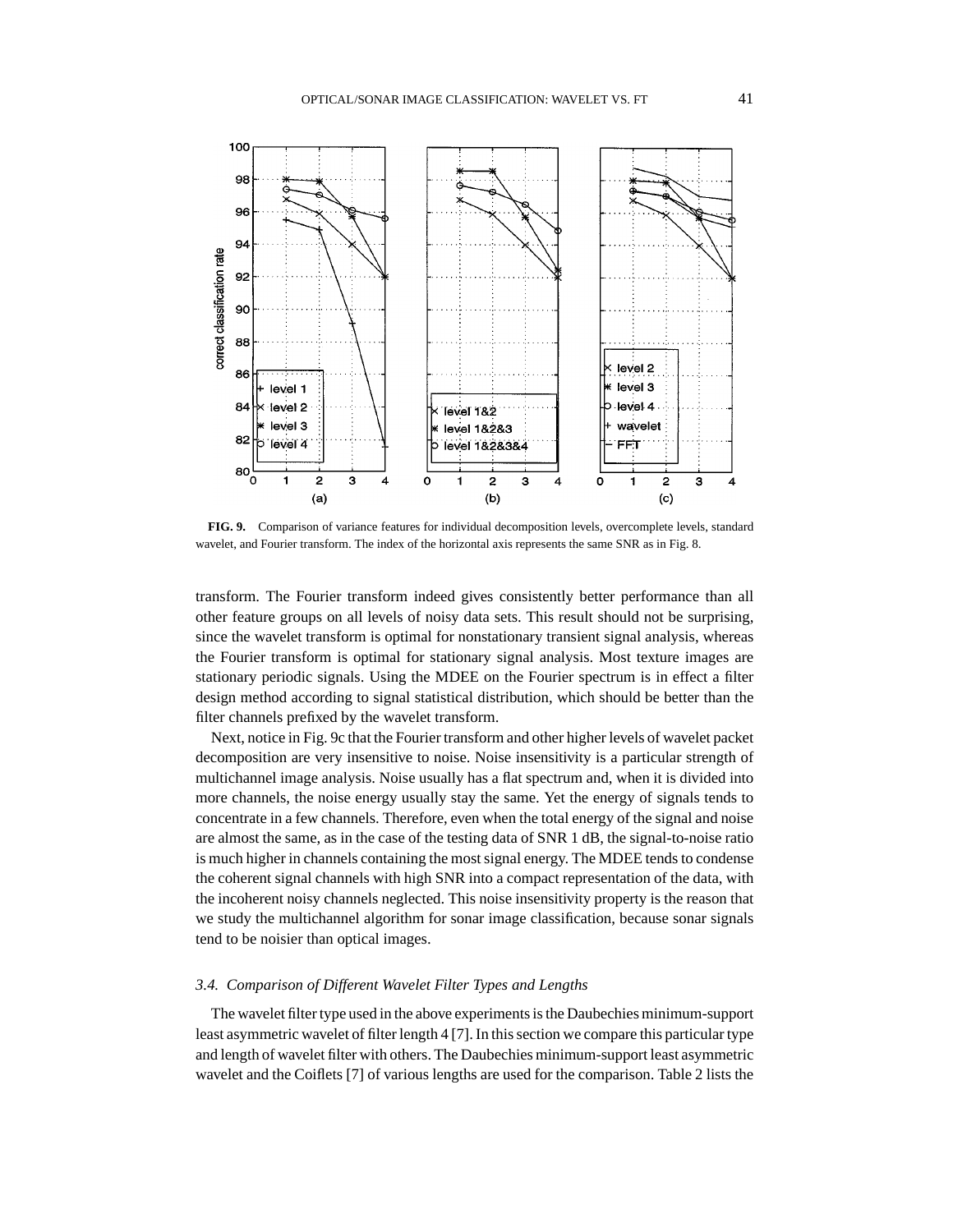|   |                |      | ີ                                              |      |      |          |      |
|---|----------------|------|------------------------------------------------|------|------|----------|------|
|   |                |      | Daubechies minimum-support<br>least asymmetric |      |      | Coiflets |      |
|   |                | 4    | 8                                              | 16   | 6    | 12       | 18   |
|   | Level 2 VAR    | 94.0 | 94.7                                           | 95.4 | 95.7 | 94.7     | 95.8 |
| 2 | Level 3 VAR    | 95.7 | 96.7                                           | 96.3 | 96.3 | 95.7     | 95.4 |
| 3 | Level 4 VAR    | 96.1 | 95.4                                           | 95.3 | 94.9 | 94.7     | 95.9 |
| 4 | All levels VAR | 96.5 | 95.4                                           | 95.6 | 95.6 | 95.4     | 96.3 |
|   |                |      |                                                |      |      |          |      |

**TABLE 2 Comparison of Different Wavelet Filter Types and Lengths for Eight Vistex Images with SNR 5 dB**

classification results on the eight Vistex images with noise level of SNR 5 dB. We see that almost all differences in classification accuracy among the different filter types and lengths are within 1%. No particular trend can be observed as the filter length increases, and the overall performance of the two types of filters are almost the same. These results seem to indicate that the conclusions drawn in the previous section are very likely to be similar for other types of wavelets.

# *3.5. Comparison of the KLT and MDEE*

Except for some small feature vectors in the above experiments, we use the MDEE transform in place of the KLT. We did not list the specific grouping parameters in the table



**FIG. 10.** Comparison of the KLT and MDEE transforms: (a) plot of the top 30 largest eigenvalues, (b) plot of the correct classification rate against number of features used. In both plots, the square symbol is for the KLT and the other three are for MDEE:  $\times$  for  $n = 20$ ;  $+$  for  $n = 10$ ;  $\circ$  for  $n = 5$ .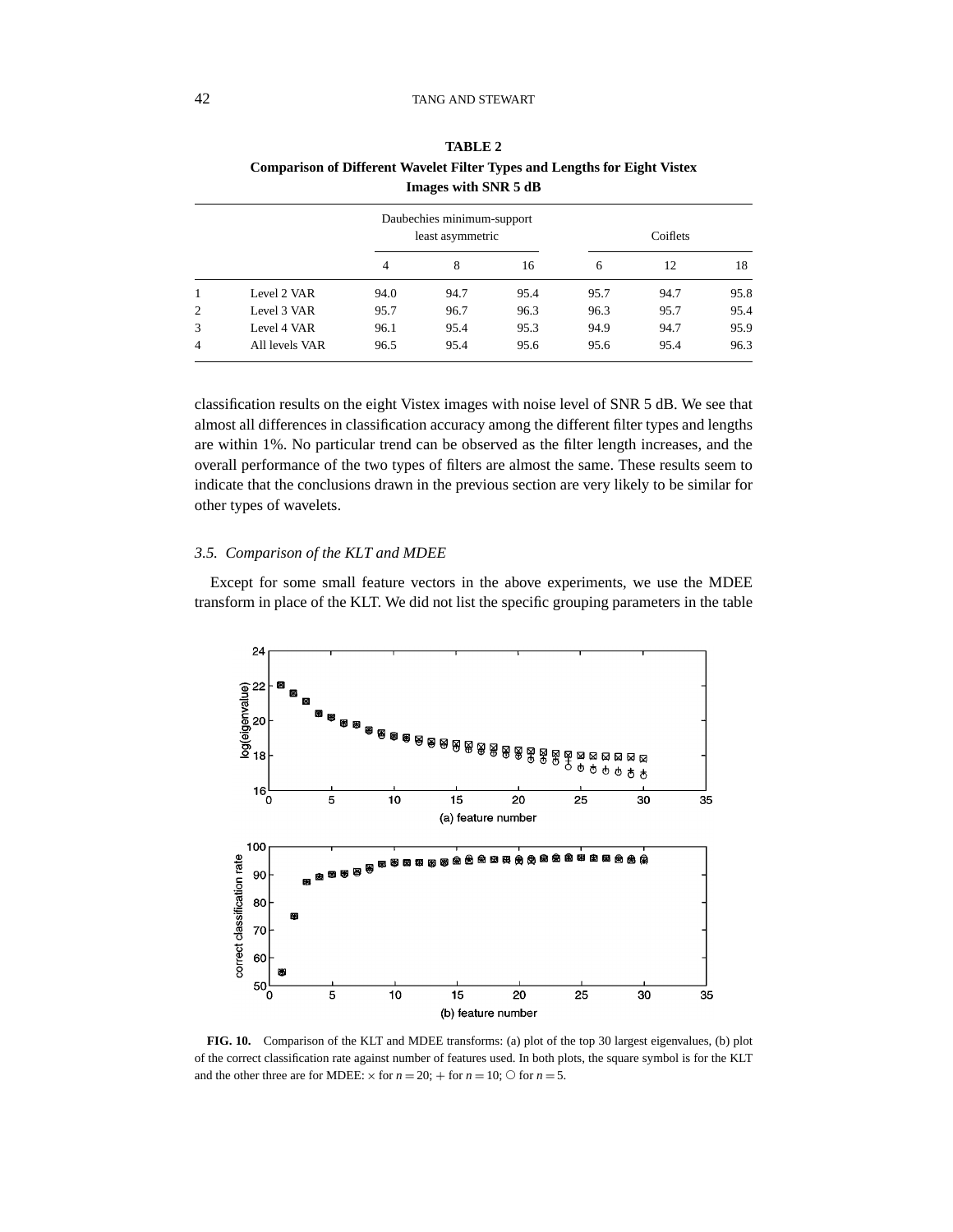|   |                | $\frac{1}{2}$ |              |          |                |
|---|----------------|---------------|--------------|----------|----------------|
|   |                | Training data | Testing data | All data | Feature number |
|   | Original image | 97.1          | 73.0         | 79.4     | 23             |
| 2 | <b>PSM</b>     | 91.0          | 85.7         | 87.1     |                |
| 3 | <b>DSM</b>     | 99.0          | 96.4         | 97.1     | 10             |
|   |                |               |              |          |                |

**TABLE 3 Comparison of the DSM, PSM, and Texture Features Extracted Directly from Spatial Domain Images, for Eight Vistex Images with SNR 5 dB**

of results, because the numerical differences between the standard KLT and the MDEE transform are negligibly small, as shown in the following experiment.

For this experiment, the data set comprises the original eight images from the previous experiment. The feature vector is formed by 420 frequency components in the center highfrequency region of the Fourier transform magnitude matrix. We use a small feature vector for this experiment so the brute force KLT can be computed within a reasonable time with reasonable memory requirement. For the MDEE transform, the feature vector is broken into seven feature vectors of length 60 each. Then, the first  $n = 20$ , 10, and 5 dominant features in each group are selected to form the new feature vector of length  $7 \cdot n$ , from which the final dominant eigenvalues and eigenvectors are computed. Figure 10a shows the results of the top 30 eigenvalues of the standard KLT and the MDEE transforms with the three values of *n*. We see that when 20 features are kept after the first step eigenvalue computation, the final MDEE eigenvalues are almost the same as the standard KLT. When only 10 or 5 features are kept, the first 15 eigenvalues are still similar to KLT; the remaining eigenvalues start to lose a very small amount of energy. However this does not affect the final classification results at all. Figure 10b shows the classification accuracies using the KLT and the MDEE plotted against the number of features used. All four groups of results overlap with each other almost completely, with the maximum classification accuracy difference being less than 0.5%.

# *3.6. Comparison of the DSM Features with the PSM Features*

A comparison of the DSM features with the PSM [17] features is conducted on the eight Vistex images with noise level of SNR 5 dB. Results are given in Table 3, where the DSM features show nearly 10% better performance than the PSM features. The performance

|   |                |          |         |                           |                 | <b>Classification Results of the 16 Vistex Images</b> |         |                              |                 |
|---|----------------|----------|---------|---------------------------|-----------------|-------------------------------------------------------|---------|------------------------------|-----------------|
|   |                |          |         | Original 16 Vistex images |                 |                                                       |         | 16 Vistex images of SNR 5 dB |                 |
|   |                | Training | Testing | All data                  | Feature<br>num. | Training                                              | Testing | All data                     | Feature<br>num. |
| 1 | Level 3 VAR    | 97.6     | 97.3    | 97.4                      | 8               | 97.2                                                  | 94.0    | 94.8                         | 11              |
| 2 | Level 4 VAR    | 97.8     | 97.2    | 97.3                      | 10              | 99.1                                                  | 92.8    | 94.5                         | 19              |
| 3 | All levels VAR | 98.3     | 97.3    | 97.6                      | 10              | 98.9                                                  | 93.1    | 94.6                         | 19              |
| 4 | <b>PSM</b>     | 83.5     | 81.4    | 81.9                      | 5               | 72.9                                                  | 71.6    | 71.9                         | 4               |
| 5 | <b>DSM</b>     | 99.1     | 96.8    | 97.4                      | 13              | 99.2                                                  | 95.8    | 96.7                         | 16              |

**TABLE 4**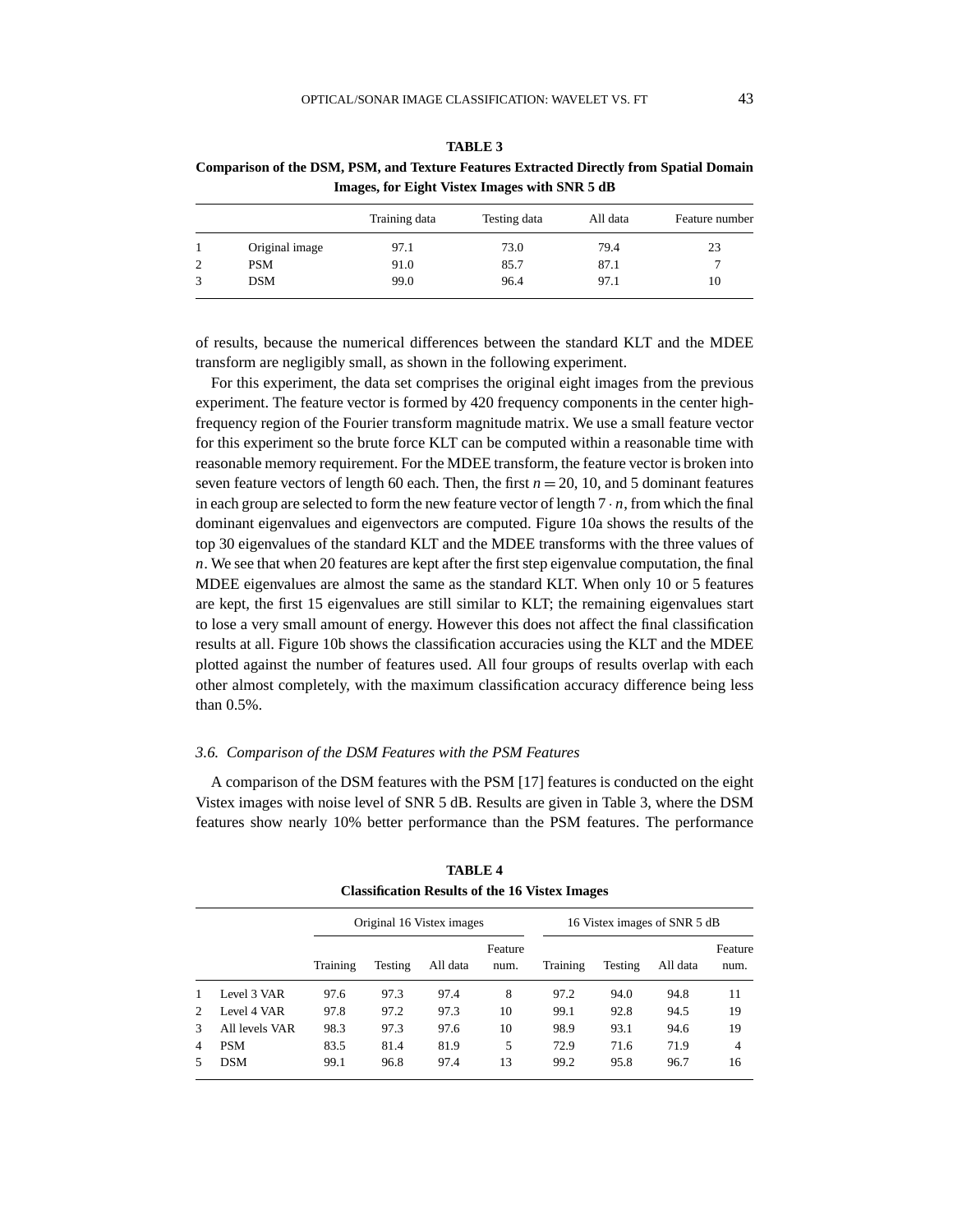|                |                |          |         | Seafloor sidescan sonar images |                 |          |         | Arctic sidescan sonar images |                 |
|----------------|----------------|----------|---------|--------------------------------|-----------------|----------|---------|------------------------------|-----------------|
|                |                | Training | Testing | All data                       | Feature<br>num. | Training | Testing | All data                     | Feature<br>num. |
| $\mathbf{1}$   | Level 3 VAR    | 99.4     | 99.4    | 99.4                           | 6               | 93.3     | 83.2    | 85.9                         | 12              |
| $\overline{2}$ | Level 4 VAR    | 100      | 98.8    | 99.1                           | 13              | 96.1     | 81.4    | 85.3                         | 20              |
| 3              | All levels VAR | 100      | 98.9    | 99.2                           | 14              | 98.3     | 85.3    | 88.7                         | 23              |
| 4              | <b>PSM</b>     | 98.4     | 93.4    | 94.6                           | 16              | 93.9     | 89.1    | 90.4                         | 8               |
| 5.             | <b>DSM</b>     | 100      | 99.8    | 99.9                           | 22              | 98.9     | 92.5    | 94.2                         | 9               |
|                |                |          |         |                                |                 |          |         |                              |                 |

**TABLE 5 Classification Results of the Sidescan Sonar Images**

discrepancy is further widened when tested on a larger data set, as described in the next section. This demonstrates that the optimal feature selection approach using MDEE and Bhattacharyya distance is better than an *ad hoc* feature extraction method. The first row in the table gives the results of using the original image directly as the feature vector. The poor performance confirms that the phase information is only a noise signal for texture classification.

#### *3.7. Experiments on the Sonar Imagery*

Finally, we apply the algorithms on the classification of a larger data set of 16 Vistex images and the sidescan sonar images. Only the feature groups that perform best in the above experiment are used. Table 4 shows the classification results on the Vistex images, which are consistent with the above results. An interesting observation is that the DSM method is very insensitive to noise. With SNR 5 dB noise added to the 16 images, the classification accuracy drops less than 1%. This is exactly the kind of property that is important for the noisy sonar image classification.

For the sidescan sonar images, although the image class number is smaller, each class of images is noisy and nonuniform. From results in Table 5, it is interesting to see that the wavelet features perform better than the PSM features on the seafloor data, while they give worse results on the Arctic ice canopy data. This shows that both methods rely on the combination of frequency channel features through ad hoc linear or nonlinear operations and thus produce unstable results for different data. We can see from both datasets that the DSM texture features are very effective in classification of sidescan sonar images. This again demonstrates that given proper feature extraction approach, more effective texture features can be extracted from the Fourier transformation than from the more complex wavelet transformation.

#### **4. CONCLUSIONS**

Based on the above experiments, the following conclusions are drawn:

(1) Variance (energy) measures are much better than entropy and higher order moments. For variance features, overcomplete representation does not add more information than individual level features. Higher levels of decomposition perform better than lower levels. This leads to the conclusion that the Fourier transform magnitude features are better than the more complicated wavelet packet features.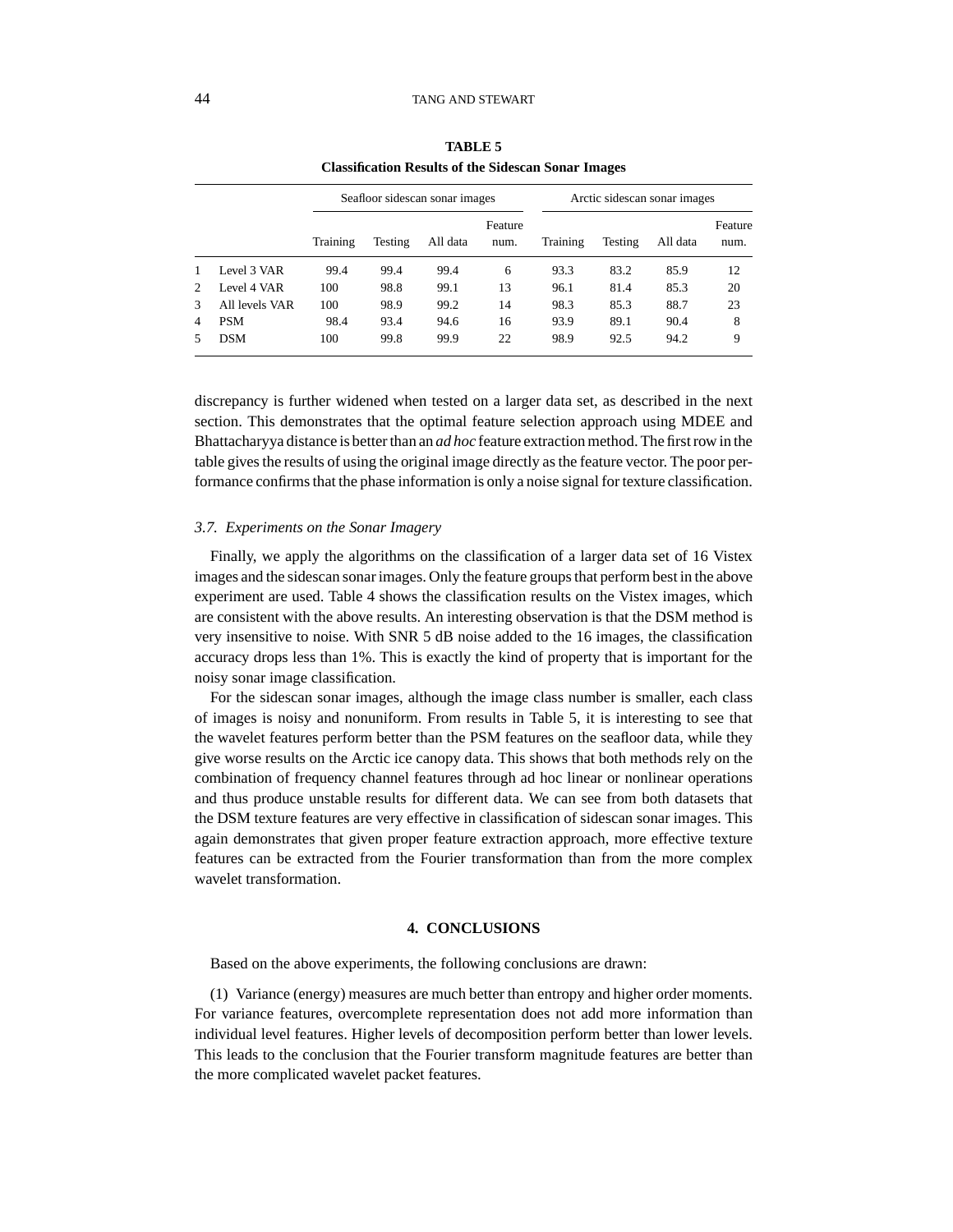(2) The MDEE is a close approximation of the KLT. The MDEE plus the Bhattacharyya distance measure is shown to be very effective in extracting texture features from both wavelet packet transforms and the Fourier transform.

(3) The Fourier phase information is a noise signal for texture classification. However, the superior performance of DSM over the conventional PSM shows that the Fourier transform magnitudes contain enough texture information for classification, if the right feature extraction algorithm is used.

(4) Multichannel features are insensitive to noise. Features from higher levels are less sensitive than the lower level features. Dominant Fourier transform features are the best in terms of noise insensitivity and are clearly very effective features for both optical and sidescan sonar image classification.

#### **ACKNOWLEDGMENTS**

The authors thank Professor W. Eric L. Grimson of MIT AI Lab for his comments and encouragement. The authors are also grateful to the MIT Media Lab for providing the Vistex texture images. This work was supported in part by the Chinese University of Hong Kong through a RGC Earmarked Grant and by the Office of Naval Research of the U.S.

#### **REFERENCES**

- 1. R. Bajcsy, Computer description of textured surfaces, in *Proc. 3rd Int. Joint Conf. Artificial Intelligence, 1973*, pp. 572–579.
- 2. J. Bigun and J. M. H. du Buf, N-folded symmetries by complex moments in Gabor space and their application to unsupervised texture segmentation, *IEEE Trans. Pattern Anal. Mach. Intell.* **16**(1), 1994, 80–87.
- 3. T. Chang and C.-C. J. Kuo, Texture analysis and classification with tree-structured wavelet transform, *IEEE Trans. Image Processing* **2**, 1993, 429–441.
- 4. R. R. Coifman and M. V. Wickerhauser, Entropy-based algorithms for best basis selection,*IEEE Trans. Inform. Theory* **38**, 1992, 713–719.
- 5. R. W. Conners and C. A. Harlow, A theoretical comparison of texture algorithms, *IEEE Trans. Pattern Anal. Mach. Intell.* **2**(3), 1980, 204–222.
- 6. S. R. Curtis, A. V. Oppenheim, and J. S. Lim, Signal reconstruction from Fourier transform sign information, *IEEE Trans. Acoust. Speech Signal Process.* **33**, 1985, 643–657.
- 7. I. Daubechies, *Ten Lectures On Wavelets*, SIAM, Philadelphia, 1992.
- 8. J. M. H. du Buf and P. Heitkaemper, Texture features based on Gabor phase, *Signal Process.* **23**, 1991, 227–244.
- 9. J. O. Eklundh, On the use of Fourier phase features for texture discrimination, *Comput. Graphics Image Process.* **9**, 1979, 199–201.
- 10. K. Fukunaga, *Introduction to Statistical Pattern Recognition*, Academic Press, New York, 1972.
- 11. M. H. Hayes, J. S. Lim, and A. V. Oppenheim, "Signal reconstruction from phase or magnitude," *IEEE Trans. Acoust. Speech Signal Process.* **28**, 1980, 672–680.
- 12. M. B. Henke-Reed and S. N. C. Cheng, Cloth texture classification using the wavelet transform, *J. Imaging Sci. Technol.* **37**, 1993, 610.
- 13. A. K. Jain and F. Farrokhnia, Unsupervised texture segmentation using Gabor filters, *Pattern Recognition* **24**, 1991, 1167–1186.
- 14. M. E. Jernigan and F. D'Astous, Entropy-based texture analysis in the spatial frequency domain, *IEEE Trans. Pattern Anal. Mach. Intell.* **6**, 1984, 237–243.
- 15. A. Laine and J. Fan, Texture classification by wavelet packet signatures, *IEEE Trans. Pattern Anal. Mach. Intell.* **15**, 1993, 1186–1191.